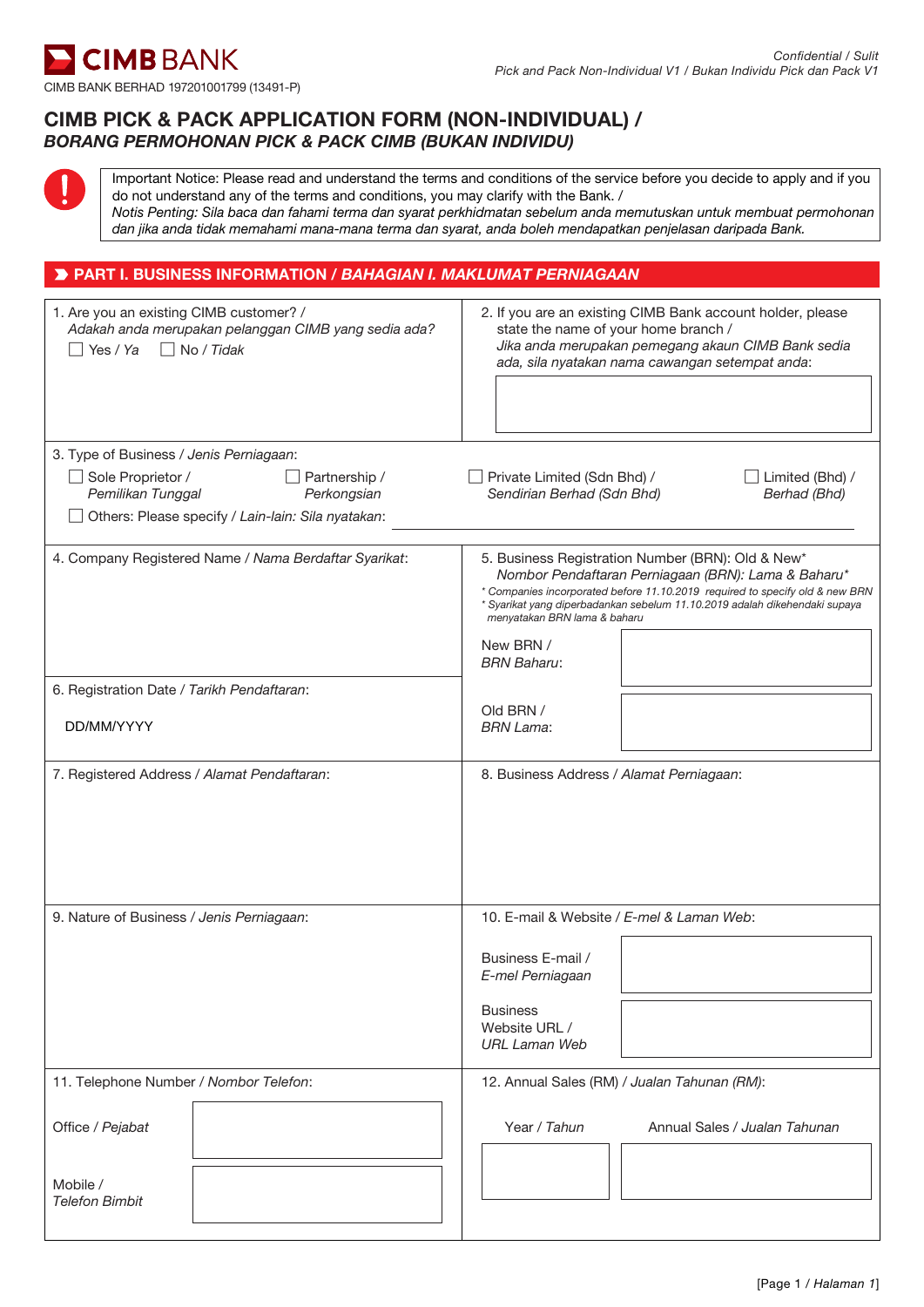CIMB BANK BERHAD 197201001799 (13491-P)

### PART I. BUSINESS INFORMATION ... CONTINUED / *BAHAGIAN I. MAKLUMAT PERNIAGAAN ... SAMBUNGAN*

| 13. Business with Foreign Countries: (please specify any country in which you have business activites. E.g. import, export or |  |  |  |
|-------------------------------------------------------------------------------------------------------------------------------|--|--|--|
| having market presence). /                                                                                                    |  |  |  |

*Perniagaan dengan Negara Asing: (sila nyatakan mana-mana negara tempat anda mempunyai aktiviti perniagaan. Cth. import, eksport atau mempunyai kehadiran pasaran).*

| . . | റ<br>Ζ. |
|-----|---------|
| 3   | 4.      |
| 5.  | 6.      |

# PART II. CONTACT PERSON / *BAHAGIAN II. ORANG UNTUK DIHUBUNGI*

| 1. Contact Person's Name: (As per NRIC / Passport) /    | 2. Contact Person's Designation /    |
|---------------------------------------------------------|--------------------------------------|
| Nama Orang Untuk Dihubungi: (Seperti pada KP / Pasport) | Jawatan Orang Untuk Dihubungi:       |
| 3. Contact Person's Mobile Number /                     | 4. Contact Person's E-mail Address / |
| Nombor Telefon Bimbit Orang Untuk Dihubungi:            | Alamat E-mel Orang Untuk Dihubungi:  |
| Mobile /                                                | $E$ -mail /                          |
| <b>Telefon Bimbit</b>                                   | E-mel                                |

# PART III. PURPOSE OF PICK & PACK TRANSACTIONS / *BAHAGIAN III. TUJUAN TRANSAKSI PICK & PACK*

| 1. Purpose of Pick & Pack Transactions / Tujuan Transaksi Pick & Pack<br>Please state purpose of exchanging Foreign Currency Notes. Please tick the applicable box / boxes. /<br>Sila nyatakan tujuan pertukaran Mata Wang Asing Kertas. Sila tanda rait (/) pada kotak / kotak-kotak yang berkenaan. |                                                                                        |
|-------------------------------------------------------------------------------------------------------------------------------------------------------------------------------------------------------------------------------------------------------------------------------------------------------|----------------------------------------------------------------------------------------|
| $\Box$ Travelling Expenses /<br>  Remuneration to Staff / Employees /<br>Perbelanjaan Perjalanan<br>Gaji kepada Kakitangan / Pekerja                                                                                                                                                                  | Retail Purchase / Shopping /<br>Pembelian Runcit / Beli-belah                          |
| 2. Expected Number of Monthly Transactions /<br>Bilangan Transaksi Bulanan yang Dijangka:                                                                                                                                                                                                             | 3. Expected Amount of Monthly Transactions /<br>Amaun Transaksi Bulanan yang Dijangka: |

# PART IV. SOURCE OF FUNDS / *BAHAGIAN IV. SUMBER DANA*

| 1. Source of Funds / Sumber Dana                                                                                         |                                              |
|--------------------------------------------------------------------------------------------------------------------------|----------------------------------------------|
| Please state Source of funds for the exchange of Foreign Currency Notes. Please tick the applicable box / boxes. /       |                                              |
| Sila nyatakan Sumber dana untuk pertukaran Mata Wang Asing. Sila tanda rait (/) pada kotak / kotak-kotak yang berkenaan. |                                              |
| Rental Proceeds /<br>Pendapatan Sewa                                                                                     | Business Proceeds /<br>Pendapatan Perniagaan |
| $\Box$ Proceeds from Credit Facility /                                                                                   | Capital Gain from Sales of Assets /          |
| Pendapatan daripada Kemudahan Kredit                                                                                     | Perolehan Modal daripada Jualan Aset         |
| Others: Please specify /<br>Lain-lain: Sila nyatakan:                                                                    |                                              |
|                                                                                                                          |                                              |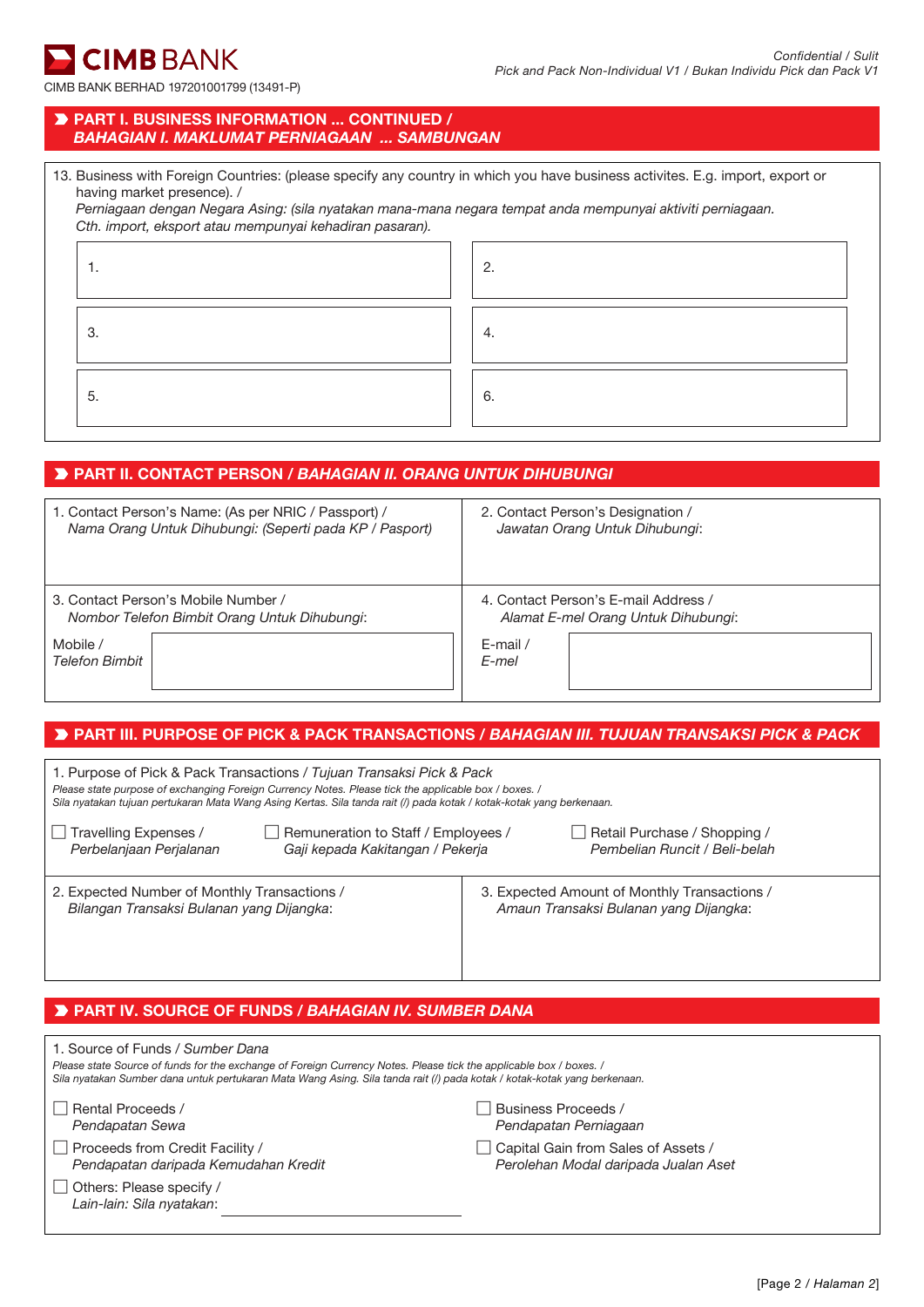

### PART V. LIST OF ALL SHAREHOLDERS & DIRECTORS / PARTNERS / BENEFICIAL OWNERS OF THE APPLICANT / *BAHAGIAN V. SENARAI SEMUA PEMEGANG SAHAM & PENGARAH / RAKAN KONGSI / PEMILIK BERMANFAAT PEMOHON*

| No. /<br>Bil.    | Full Name /<br>Nama Penuh | Designation<br>(i.e. Director,<br>Partner,<br>Shareholder,<br>Proprietor) /<br>Jawatan<br>(iaitu Pengarah,<br>Rakan Kongsi,<br>Pemegang<br>Saham, Pemilik) | NRIC / Passport /<br>KP / Pasport | % of<br>Ownership* /<br>% daripada<br>Pemilikan* | Tax ID No.<br>(Mandatory field if<br>nationality / Country<br>of incorporation in<br>US or US Territory#) /<br>No. ID Cukai<br>(Wajib diisi jika<br>kewarganegaraan /<br>Negara pemerbadanan<br>di A.S. atau<br>Wilayah A.S.*) | Contact No. /<br>No. Telefon |
|------------------|---------------------------|------------------------------------------------------------------------------------------------------------------------------------------------------------|-----------------------------------|--------------------------------------------------|--------------------------------------------------------------------------------------------------------------------------------------------------------------------------------------------------------------------------------|------------------------------|
| 1.               |                           |                                                                                                                                                            |                                   |                                                  |                                                                                                                                                                                                                                |                              |
| 2.               |                           |                                                                                                                                                            |                                   |                                                  |                                                                                                                                                                                                                                |                              |
| $\overline{3}$ . |                           |                                                                                                                                                            |                                   |                                                  |                                                                                                                                                                                                                                |                              |
| 4.               |                           |                                                                                                                                                            |                                   |                                                  |                                                                                                                                                                                                                                |                              |
| $\overline{5}$ . |                           |                                                                                                                                                            |                                   |                                                  |                                                                                                                                                                                                                                |                              |
| 6.               |                           |                                                                                                                                                            |                                   |                                                  |                                                                                                                                                                                                                                |                              |
| 7.               |                           |                                                                                                                                                            |                                   |                                                  |                                                                                                                                                                                                                                |                              |

*\* To fill up "Director" if the person named is the Director of the Applicant.*

*# American Samoa, the Commonwealth of the Northern Mariana Islands, Guam, the Commonwealth of Puerto Rico, or the US Virgin Island. /*

*\* Perlu lengkapkan bahagian "Pengarah" jika orang yang dinamakan ialah Pengarah Pemohon.*

*# Samoa Amerika, Komanwel Kepulauan Mariana Utara, Guam, Komanwel Puerto Rico atau Kepulauan Virgin A.S.*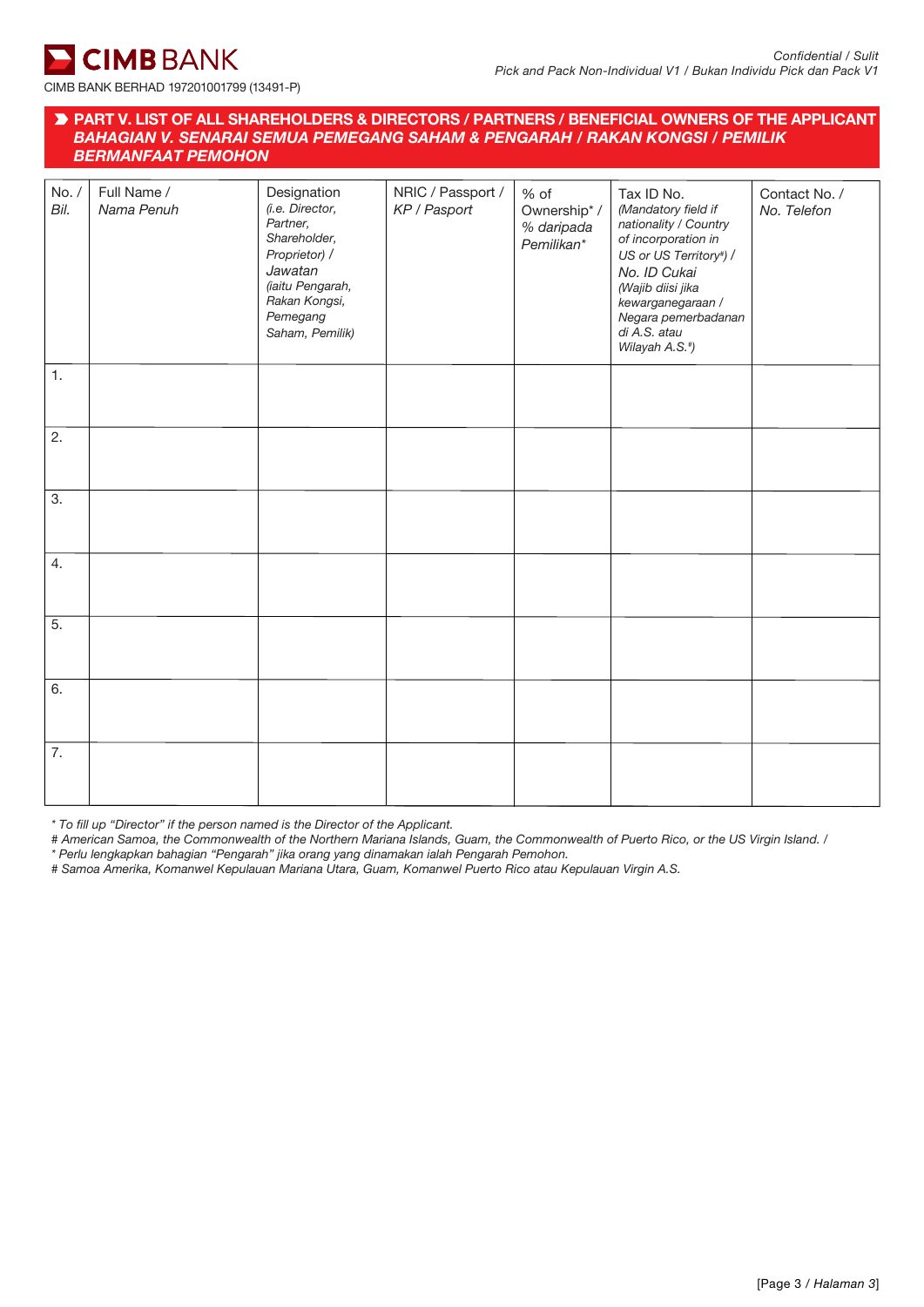**CIMB** BANK

## PART VI. DECLARATION / DISCLOSURE BY APPLICANT / *BAHAGIAN VI. PENGISYTIHARAN / PENZAHIRAN OLEH PEMOHON*

- 1. I / We declare that I / we have read and understood the CIMB Pick & Pack ("the Pick & Pack Service") Terms and Conditions as set out below in the application form, and I / we agree to comply with and be bound by the provisions of the said terms and conditions and any amendments to the same which the Bank may subsequently introduce in relation to any of my / our order(s) for foreign currency notes, from time to time.
- 2. I / We declare that the information furnished in the application form completed by me / us are true, accurate and complete. I / We have not withheld any information, which may prejudice my / our application or have a bearing on the Bank's decision.
- 3. I / We understand this application remains the Bank's property regardless of whether my / our application for the Pick & Pack Service is approved and the Bank may refuse to accept my / our application for the Pick & Pack Service.
- 4. I / We confirm that I / we have not committed any act of bankruptcy and / or been adjudged a bankrupt and do not have any winding up proceedings or petition against me / us and is not wound up.
- 5. I / We confirm that the Bank is authorised to verify and / or conduct any checks and / or obtain any information and / or confirmation at any time now and / or in the future, with or from any source and / or any credit reference / reporting agencies, including but not limited to CTOS and / or any other agencies and / or from any financial institution and to provide to such party(s) with the required information requested to enable the Bank to ascertain my / our status for the consideration of this application and thereafter if this application is approved for the purposes related to or in connection with the Pick & Pack Service applied for; and / or for any other purpose that is required or permitted by any law, regulations, guidelines and / or relevant regulatory authorities.
- 6. I / We declare the purpose of my / our foreign currency notes transaction(s) at all times under the Pick & Pack Service is for travelling expenses and / or retail purchase / shopping and / or remuneration to staff / employees only.
- 7. Anti-Money Laundering (AMLA) I / we assure the Bank that I / we will exercise due care not to facilitate funds from proceeds of any unlawful activity to be channeled through the Bank and undertake to provide the Bank with all relevant information and documents as and when requested for the purpose of verification of (i) my / our identification, (ii) source of my / our funds and (iii) purpose of transaction under the "Know Your Client" principle.
- 8. Subject to the provisions below which prohibit disclosure of information to entities within the corporate group of CIMB Group Holdings Berhad, the Bank's ultimate holding company ("Group Companies") if objected by me / us; I / we hereby agree and authorise the Bank to disclose any information relating to me / us, my / our affairs and / or any accounts maintained by me / us with the Bank to:
	- any of its agents, service providers, auditors, legal counsel, professional advisors, in or outside Malaysia;
	- the Credit Bureau established by Bank Negara Malaysia and other relevant authorities to whom the Bank is required to make disclosures or have jurisdiction over the Bank;
	- the Group Companies whether such Group Companies are residing, situated, carrying on business, incorporated or constituted within or outside Malaysia;

For facilitating the business, operations, facilities and services of or granted or provided by the Bank and / or the Group Companies to their customers, as well as to:

- any company and / or organisation that assist or facilitate the processing and / or fulfillment of transactions or instructions that the customer has requested and / or given to the Bank; and
- any potential transferee or assignee with whom the Bank is negotiating the transfer, assignment and novation of the rights or obligations under or by reference to the account.
- *1. Saya / Kami mengisytiharkan bahawa saya / kami telah membaca dan memahami Terma dan Syarat Pick & Pack CIMB ("Perkhidmatan Pick & Pack") seperti yang dinyatakan di bawah dalam borang permohonan, dan saya / kami bersetuju untuk mematuhi dan terikat dengan peruntukan terma dan syarat tersebut dan apa-apa pindaan kepadanya yang boleh dimasukkan selepas itu oleh Bank berhubung dengan mana-mana pesanan saya / kami untuk mata wang asing kertas, dari semasa ke semasa.*
- *2. Saya / Kami mengisytiharkan bahawa maklumat yang diberikan dalam borang permohonan yang dilengkapkan oleh saya / kami adalah benar, tepat dan lengkap. Saya / Kami tidak menyembunyikan apa-apa maklumat yang mungkin menjejaskan permohonan saya / kami atau mempunyai kaitan dengan keputusan Bank.*
- *3. Saya / Kami memahami bahawa permohonan ini tetap merupakan harta Bank tanpa menghiraukan sama ada permohonan saya / kami untuk Perkhidmatan Pick & Pack diluluskan, dan Bank boleh enggan menerima permohonan saya / kami untuk Perkhidmatan Pick & Pack.*
- *4. Saya / Kami mengesahkan bahawa saya / kami tidak pernah melakukan apa-apa tindakan kebankrapan dan / atau diputuskan sebagai bankrap, dan tiada prosiding atau petisyen penggulungan diambil terhadap saya / kami dan saya / kami tidak digulung.*
- *5. Saya / Kami mengesahkan bahawa Bank dibenarkan untuk menentusahkan dan / atau menjalankan apa-apa pemeriksaan dan / atau memperoleh apa-apa maklumat dan / atau pengesahan pada bila-bila masa pada masa sekarang dan / atau masa hadapan, dengan atau daripada sebarang sumber dan / atau mana-mana agensi rujukan / pelaporan kredit, termasuk tetapi tidak terhad kepada CTOS dan / atau mana-mana agensi lain dan / atau daripada mana-mana institusi kewangan, dan untuk memberikan kepada pihak tersebut maklumat diperlukan yang diminta untuk membolehkan Bank memastikan status saya / kami bagi pertimbangan permohonan ini, dan selepas itu jika permohonan ini diluluskan, untuk tujuan yang berhubung atau berkaitan dengan Perkhidmatan Pick & Pack yang dimohon; dan / atau untuk apa-apa tujuan lain yang dikehendaki atau dibenarkan oleh mana-mana undang-undang, peraturan, garis panduan dan / atau pihak berkuasa yang berkaitan.*
- *6. Saya / Kami mengisytiharkan bahawa tujuan transaksi mata wang asing kertas saya / kami pada setiap masa di bawah Perkhidmatan Pick & Pack adalah untuk perbelanjaan perjalanan dan / atau pembelian runcit / beli-belah dan / atau gaji kepada kakitangan / pekerja sahaja.*
- *7. Pencegahan Pengubahan Wang Haram (AMLA) saya / kami memberikan jaminan kepada Bank bahawa saya / kami akan menjalankan ketelitian yang wajar supaya tidak memudahkan dana daripada hasil apa-apa aktiviti haram yang akan disalurkan melalui Bank, dan mengaku janji untuk memberikan semua maklumat dan dokumen yang berkaitan kepada Bank bila-bila diminta untuk tujuan penentusahan (i) pengenalpastian saya / kami, (ii) sumber dana saya / kami, dan (iii) tujuan transaksi di bawah prinsip "Ketahui Klien Anda".*
- *8. Tertakluk pada peruntukan di bawah yang melarang penzahiran maklumat kepada entiti dalam kumpulan korporat CIMB Group Holdings Berhad, syarikat pemegangan muktamad Bank ("Syarikat Kumpulan") jika dibantah oleh saya / kami; saya / kami dengan ini bersetuju dan membenarkan Bank menzahirkan apa-apa maklumat yang berkaitan dengan saya / kami, urusan saya / kami dan / atau mana-mana akaun yang dikekalkan oleh saya / kami dengan Bank kepada:*
	- *mana-mana ejen, pemberi perkhidmatan, juruaudit, penasihat undang-undang atau penasihat profesionalnya, di dalam atau di luar Malaysia;*
	- *Biro Kredit yang ditubuhkan oleh Bank Negara Malaysia dan pihak berkuasa relevan lain yang kepadanya Bank dikehendaki membuat penzahiran atau yang mempunyai bidang kuasa ke atas Bank;*
	- *Syarikat Kumpulan, sama ada Syarikat Kumpulan tersebut bertempat, terletak, menjalankan perniagaan, diperbadankan atau ditubuhkan di dalam atau di luar Malaysia;*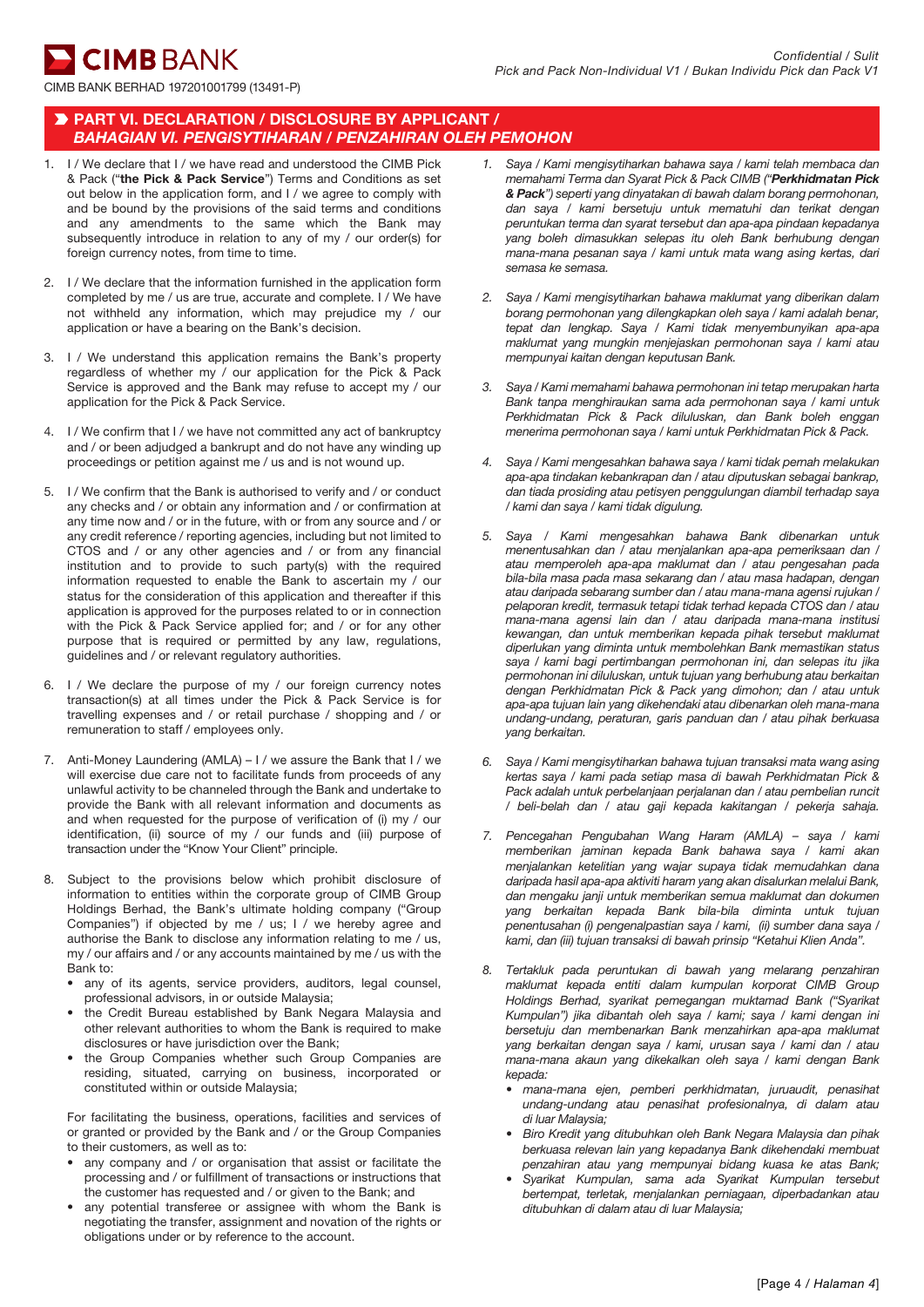CIMB BANK BERHAD 197201001799 (13491-P)

# PART VI. DECLARATION / DISCLOSURE BY APPLICANT ... CONTINUED / *BAHAGIAN VI. PENGISYTIHARAN / PENZAHIRAN OLEH PEMOHON ... SAMBUNGAN*

Disclosure by the Bank to Group Companies may also be for cross-selling and other purposes of the Bank and / or the Group Companies provided always that disclosure for cross selling purposes shall not be effected if such disclosure is objected by me / us by contacting the Bank at the following telephone number or address (which may be changed by the Bank from time to time by notice to me / us): Customer Resolution Unit (CRU), P.O. Box 10338, GPO Kuala Lumpur, 50710 Wilayah Persekutuan, Tel: +603 6204 7788 / e-mail: cru@cimb.com.

Further, where the Bank intends to share my / our information (excluding information relating to my / our affairs or account) with third parties for marketing and promotional purposes,

- $\Box$  I / We hereby give my / our consent to the above disclosure to third parties.
- $\Box$  I / We do not consent to the giving of the above disclosure to third parties.
- 9. Declaration on Politically Exposed Person ("PEP") I / We declare that I / We am / are / was / were formerly a Politically Exposed Person ("PEP")<sup>1</sup> / Family Member<sup>2</sup> of the PEP / Close Associate<sup>3</sup> of the PEP
	- $\Box$  Yes  $\Box$  No

*If "YES" has been selected for any of the above, please tick on the appropriate boxes in the table below and name the relevant person that is classified as PEP. For further clarification, please refer to the "Notes"*

 $\Box$  I / We am / are / was / were a PEP<sup>1</sup>

 $\Box$  I / We am / are / was / were a Family Member<sup>2</sup> of the PEP

 $\Box$  I / We am / are / was / were previously a Close Associates<sup>3</sup> of the PEP

*Notes:*

- *1. Politically Exposed Person ("PEP"): a person who is or has been entrusted with a prominent public function. For example, Heads of State or of government, senior politicians, senior government, judicial or military officials, senior executives of state owned corporations, important political party officials.*
- *2. Family Member of the PEP: Spouse, Child, Parents,*
- *Parents-in-law, Siblings, Relative / Extended Family. Close Associates of the PEP: Work Colleague, Close Friend, Driver, Bodyguard, Secretary, Political Adviser, Guarantor, Business Associate, Business Partner, Lawyer, Person Acting on Behalf, Others (to specify).*

#### 10. Applicable for Companies Incorporated under the Companies Act 2016 without Constitution

I / We hereby declare that the Company does not have a Constitution and I / we confirm that the Company has the power and has been duly authorised to apply for the Pick & Pack Service. I / We further confirm that the Notice of Registration (S15) and Application for Incorporation (S14) provided to the Bank are the same as the copy electronically lodged and downloaded from the website of the Companies Commission of Malaysia. In the event any information provided to the Bank has been changed or varied, I / we will immediately notify the Bank and furnish the relevant documents for the Bank's record.

#### 11. Privacy Notice Acknowledgement

I / We hereby acknowledge that I / we have accessed and / or read the Privacy Notice issued by CIMB Group (which is available at all CIMB branches as well as at the CIMB website at www.cimb.com.my or has otherwise been made available to me / us) and confirm my / our agreement to the same.

12. I / We warrant to the Bank that I / we have the power to apply for the Pick & Pack Service and the undersigned have been authorised to sign this application form and to perform my / our obligations under the Pick & Pack Service Terms and Conditions.

*Untuk memudahkan perniagaan, operasi, kemudahan dan perkhidmatan Bank dan / atau Syarikat Kumpulan atau yang diberikan atau disediakan oleh Bank dan / atau Syarikat Kumpulan kepada pelanggannya, serta kepada:*

- *mana-mana syarikat dan / atau organisasi yang membantu atau memudahkan pemprosesan dan / atau pelaksanaan transaksi atau arahan yang diminta oleh pelanggan dan / atau diberikan kepada Bank; dan*
- *mana-mana bakal penerima pindahan atau pemegang serah hak yang dengannya Bank sedang merundingkan pemindahan, penyerahan hak dan novasi hak atau obligasi di bawah, atau dengan rujukan kepada, akaun itu.*

*Penzahiran oleh Bank kepada Syarikat Kumpulan boleh juga dibuat untuk tujuan penjualan silang ("cross-selling") dan tujuan lain Bank dan / atau Syarikat Kumpulan, dengan syarat sentiasanya bahawa penzahiran untuk tujuan penjualan silang tidak akan dilakukan jika penzahiran tersebut dibantah oleh saya / kami dengan menghubungi Bank melalui nombor telefon atau pada alamat berikut (yang boleh diubah oleh Bank dari semasa ke semasa dengan notis kepada saya / kami): Unit Penyelesaian Pelanggan (CRU), Peti Surat 10338, GPO Kuala Lumpur, 50710 Wilayah Persekutuan, Tel: +603 6204 7788 / e-mel: cru@cimb.com.*

*Selanjutnya, jika bank berniat untuk berkongsi maklumat saya / kami (tidak termasuk maklumat yang berkaitan dengan urusan atau akaun saya) dengan pihak ketiga untuk tujuan pemasaran dan promosi,*

 *Saya / Kami dengan ini memberikan persetujuan saya / kami dengan penzahiran kepada pihak ketiga di atas.*

- *Saya / Kami tidak bersetuju dengan penzahiran kepada pihak ketiga di atas.*
- *9. Pengisytiharan mengenai Orang Terdedah Politik ("Politically Exposed Person") ("PEP")*

 *Saya / Kami mengisytiharkan bahawa saya/kami merupakan /*  dahulunya merupakan Orang Terdedah Politik ("PEP")<sup>1</sup> / Ahli Keluarga<sup>2</sup> *PEP / Sekutu Rapat3 PEP*

*Ya Tidak*

*Jika "YA" telah dipilih untuk mana-mana perkara di atas, sila tanda rait (/) pada kotak yang sesuai dalam jadual di bawah dan namakan orang relevan yang diklasifikasikan sebagai PEP. Untuk mendapat penjelasan lanjut, sila rujuk kepada "Nota"*

- <sup>S</sup>*aya / Kami merupakan / dahulunya merupakan PEP1*
- *Saya / Kami merupakan / dahulunya merupakan Ahli Keluarga2 PEP*

 *Saya / Kami merupakan / dahulunya merupakan Sekutu Rapat3 PEP*

- *Nota:1. Orang Terdedah Politik ("Politically Exposed Person") ("PEP"): seseorang yang diamanahkan atau yang telah diamanahkan dengan fungsi awam yang penting. Contohnya, Ketua Negara atau Ketua Kerajaan, ahli politik kanan, pegawai kerajaan, kehakiman atau tentera kanan, ahli eksekutif kanan perbadanan milik negara, pegawai parti politik yang penting.*
	- *2. Ahli Keluarga PEP: Suami / Isteri, Anak, Ibu / Bapa, Ibu / Bapa*
	- *Mentua, Adik-beradik, Saudara / Keluarga Luas. 3. Sekutu Rapat PEP: Rakan Sekerja, Kawan Rapat, Pemandu, Pengawal Peribadi, Setiausaha, Penasihat Politik, Penjamin, Sekutu Perniagaan, Rakan Perniagaan, Peguam, Orang yang Bertindak bagi Pihak, Lain-lain (nyatakan).*
- *10. Terpakai untuk Syarikat yang Diperbadankan di bawah Akta Syarikat 2016 tanpa Perlembagaan*

*Saya / Kami mengisytiharkan bahawa Syarikat tidak mempunyai Perlembagaan dan saya / kami mengesahkan bahawa Syarikat mempunyai kuasa dan telah dibenarkan dengan sewajarnya untuk memohon Perkhidmatan Pick & Pack. Saya / Kami mengesahkan selanjutnya bahawa Notis Pendaftaran (S15) dan Permohonan bagi Pemerbadanan (S14) yang diberikan kepada Bank adalah sama dengan*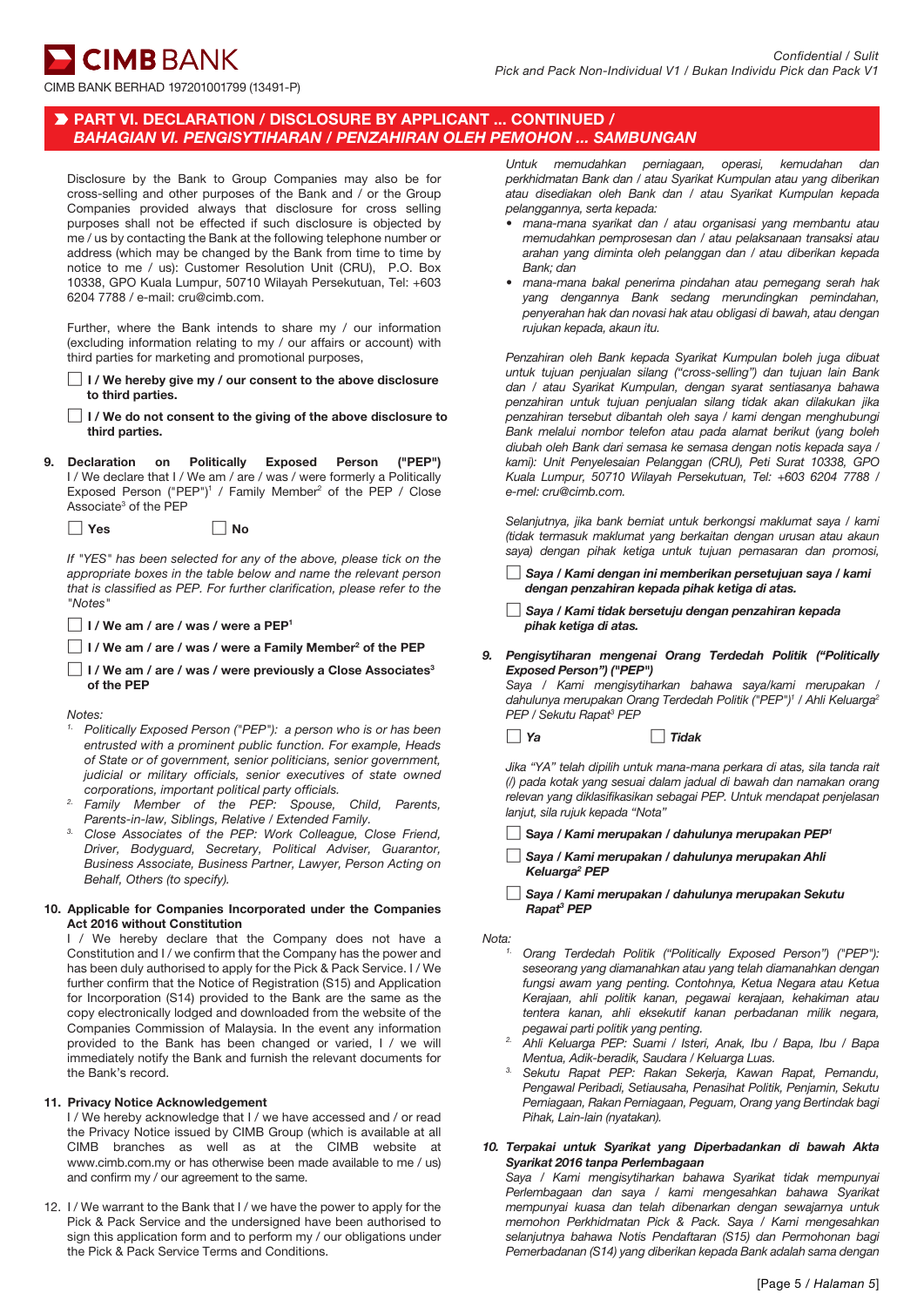**CIMB BANK** 

# PART VI. DECLARATION / DISCLOSURE BY APPLICANT ... CONTINUED / *BAHAGIAN VI. PENGISYTIHARAN / PENZAHIRAN OLEH PEMOHON ... SAMBUNGAN*

*salinan yang diserah simpan dan dimuat turun daripada laman web Suruhanjaya Syarikat Malaysia. Sekiranya sebarang maklumat yang diberikan kepada Bank telah ditukar atau diubah, saya / kami akan memberitahu Bank dengan segera dan memberikan dokumen yang berkaitan untuk rekod Bank.*

#### *11. Perakuan Notis Privasi*

*Saya / Kami dengan ini mengakui bahawa saya / kami telah mengakses dan / atau membaca Notis Privasi yang dikeluarkan oleh Kumpulan CIMB (yang boleh didapati di semua cawangan CIMB serta laman web CIMB pada pautan www.cimb.com.my atau selainnya telah dijadikan tersedia untuk saya / kami, dan mengesahkan persetujuan saya / kami dengan perkara tersebut.*

*12. Saya / Kami memberikan jaminan kepada Bank bahawa saya / kami mempunyai kuasa untuk memohon Perkhidmatan Pick & Pack dan orang yang bertandatangan di bawah telah diberi kuasa untuk menandatangani borang permohonan ini dan menunaikan obligasi saya / kami di bawah Terma dan Syarat Perkhidmatan Pick & Pack.*

# PART VII. SIGNATURE OF AUTHORISED PERSONNEL(S) OF CUSTOMER / APPLICANT / *BAHAGIAN VII. TANDATANGAN KAKITANGAN DIBERI KUASA PELANGGAN / PEMOHON*

|                         | Name / Nama:                                   |
|-------------------------|------------------------------------------------|
|                         | NRIC or Passport No. /<br>No. KP atau Pasport: |
| Signature / Tandatangan | Designation / Jawatan:                         |
|                         | Name / Nama:                                   |
|                         | NRIC or Passport No. /<br>No. KP atau Pasport: |
| Signature / Tandatangan | Designation / Jawatan:                         |
|                         | Name / Nama:                                   |
|                         | NRIC or Passport No. /<br>No. KP atau Pasport: |
| Signature / Tandatangan | Designation / Jawatan:                         |
|                         | Name / Nama:                                   |
|                         | NRIC or Passport No. /<br>No. KP atau Pasport: |
| Signature / Tandatangan | Designation / Jawatan:                         |
|                         |                                                |

Application Date *Tarikh Permohonan*: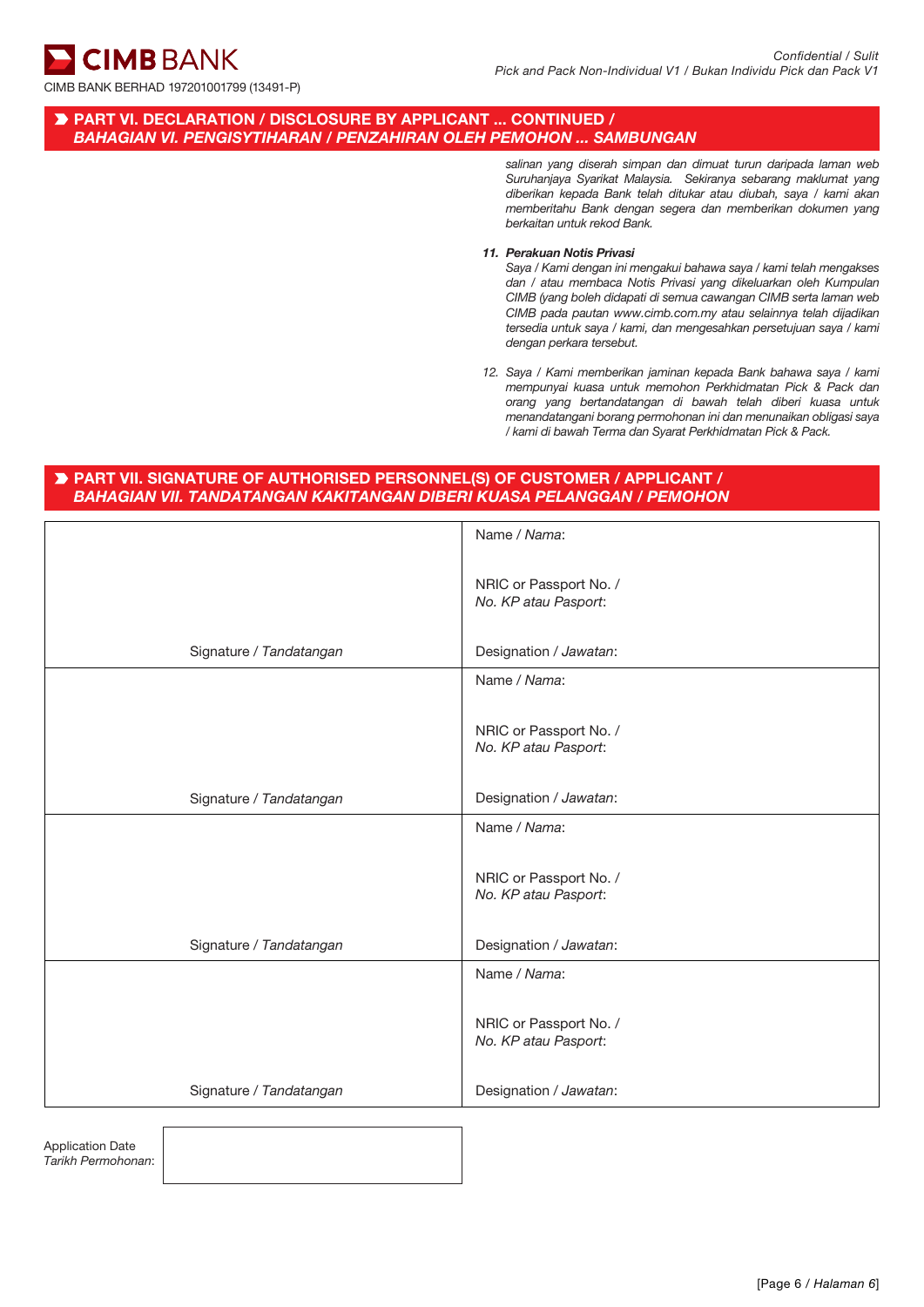CIMB BANK BERHAD 197201001799 (13491-P)

### **PART VIII. CIMB PICK & PACK TERMS AND CONDITIONS** *BAHAGIAN VIII. TERMA DAN SYARAT PICK & PACK CIMB*

These terms and conditions govern the CIMB Pick & Pack ("the Pick & Pack Service") provided by CIMB Bank Berhad ("the Bank").

- 1. Orders for foreign currency notes under the Pick & Pack Service must be made by the customer or the customer's authorised personnel (for non-individual customers) using the Bank's prevailing standard CIMB Pick & Pack Order Form ("Order Form") and subject to compliance with all the Bank's terms and requirements in relation to the Pick & Pack Service including the minimum order amount. Order Form and payment received after the cut-off time stipulated by the Bank and or received on weekends or Wilayah Persekutuan public holidays will only be processed on the next working day based on the Bank's exchange rate(s) prevailing at the point of conversion to foreign currency notes. The Bank shall not be responsible for any loss, if any, arising from the fluctuation of the currency exchange rate and the foreign currency amount to be received may differ due to fluctuation in the currency exchange rate(s).
- 2. Whilst every reasonable effort will be made to fulfil customer's currency order, the Bank shall not be held liable for any compensation, damages or any loss to the customer or any third party as a result of non-fulfilment of currency order on schedule date and / or time because of any failure of any mechanical or electronic device, data processing system, transmission line, electrical failure, industrial dispute, robbery, hijack, act of God or failure of security vehicle in reaching to the collection and / or delivery venue, and any act beyond the Bank's control or any other event which is in the nature of a force majeure. The customer shall bear the risk of any delay and losses relating to such an event and the Bank reserves the right to substitute the delivery date and time to complete the foreign currency notes order(s).
- 3. The Bank shall not be liable to the customer for any loss that the customer may incur or otherwise suffer, however arising or described and whatever the legal basis of the liability in connection with Bank's provision of the Pick & Pack Service, unless the loss was caused by fraud, gross negligence or wilful default on the Bank's part. The Bank shall not be liable for any indirect or consequential loss or loss of profit whether or not they were foreseeable.
- 4. All request for cancellation of foreign currency order(s) after the Bank's receipt of the Order Form shall be made only at the Bank's sole option and will be subject to the Bank's exchange rates prevailing at the point where the cancellation is executed or effected and compliance to such other requirements of the Bank.
- 5. Foreign currency notes ordered will be delivered to the relevant CIMB Bank Currency Exchange ("CCE") or address as stated in the Order Form(s) sent by the customer / customer's authorised personnel (for non-individual customer) via e-mail to the CCE staff's CIMB email address or submitted to the CCE. The Bank reserves the right to reject the request set out in the Order Form, and if this right is exercised, the customer will be notified promptly. The Bank shall only process the foreign currency order and deliver the foreign currency notes after receipt of cleared funds in the CIMB Bank Berhad – RFX Pick & Pack Centre account stated in the Order Form, which is a non-interest bearing account. Collection or receipt of the foreign currency must be by the customer personally and shall be by subject to verification of the identity of the customer. For non-individual customers, the collection or receipt of the foreign currency must be by the customer's authorised personnel or 'Person Authorised to collect Cash / Foreign Currency Notes at Delivery Address' as stated in the Order Form and shall be subject to verification of the identity of the authorised personnel or person authorised to collect Cash / Foreign Currency Notes at Delivery Address.

*Terma dan syarat ini mengawal Pick & Pack CIMB (*"*Perkhidmatan Pick & Pack*"*) yang disediakan oleh CIMB Bank Berhad (*"*Bank*"*).*

- *1. Pesanan untuk mata wang asing kertas di bawah Perkhidmatan Pick & Pack mesti dibuat oleh pelanggan atau kakitangan diberi kuasa pelanggan (untuk pelanggan bukan individu) dengan menggunakan Borang Pesanan CIMB Pick & Pack standard semasa Bank ("Borang Pesanan"), dan adalah tertakluk pada pematuhan semua terma dan kehendak Bank Berhubung dengan Perkhidmatan Pick & Pack termasuk amaun pesanan minimum. Borang Pesanan dan bayaran yang diterima selepas had masa yang ditetapkan oleh Bank dan / atau yang diterima pada hujung minggu atau cuti am Wilayah Persekutuan hanya akan diproses pada hari kerja yang berikut berdasarkan kadar pertukaran semasa Bank pada waktu pertukaran kepada mata wang asing kertas. Bank tidak akan bertanggungjawab terhadap sebarang kerugian, jika ada, yang timbul daripada turun naik kadar pertukaran mata wang, dan amaun mata wang asing yang akan diterima mungkin berbeza disebabkan oleh turun naik kadar pertukaran mata wang.*
- *2. Walaupun segala usaha yang munasabah akan dijalankan untuk memenuhi pesanan mata wang pelanggan, Bank tidak akan dipertanggungjawabkan terhadap sebarang pampasan, ganti rugi atau apa-apa kerugian kepada pelanggan atau mana-mana pihak ketiga akibat daripada pesanan mata wang yang tidak dipenuhi pada tarikh dan / atau masa jadual kerana apa-apa kegagalan sebarang peranti mekanikal atau elektronik, sistem pemprosesan data, talian penghantaran, kegagalan elektrik, pertikaian perindustrian, rompakan, rampasan, bencana alam atau kegagalan kenderaan keselamatan untuk sampai ke tempat pengambilan dan / atau penghantaran, dan apa-apa perbuatan di luar kawalan Bank atau mana-mana kejadian yang bersifat force majeure. Pelanggan hendaklah menanggung risiko apa-apa kelewatan dan kerugian yang berkaitan dengan kejadian sedemikian, dan Bank mempunyai hak untuk menggantikan tarikh dan masa penghantaran untuk menyelesaikan pesanan mata wang asing kertas.*
- *3. Bank tidak akan bertanggungjawab kepada pelanggan terhadap sebarang kerugian yang mungkin ditanggung atau selainnya dialami oleh pelanggan, walau bagaimanapun yang timbul atau diperihalkan dan apa jua asas undang-undang sekalipun bagi liabiliti yang berkaitan dengan penyediaan Perkhidmatan Pick & Pack oleh Bank, melainkan jika kerugian itu disebabkan oleh penipuan, kecuaian melampau atau keingkaran sengaja oleh pihak Bank. Bank tidak akan bertanggungjawab terhadap sebarang kerugian tidak langsung atau kerugian turutan atau kehilangan keuntungan, sama ada ia boleh diramalkan atau tidak.*
- *4. Semua permintaan untuk pembatalan pesanan mata wang asing selepas penerimaan Borang Pesanan oleh Bank hendaklah hanya dibuat atas pilihan Bank semata-mata, dan akan tertakluk pada kadar pertukaran semasa Bank pada waktu pembatalan itu dilaksanakan atau dilakukan dan pematuhan kepada apa-apa kehendak lain Bank.*
- *5. Mata wang asing kertas yang dipesan akan dihantar kepada* CIMB Bank Currency Exchange ("CCE") *yang berkaitan, atau alamat seperti yang dinyatakan dalam Borang Pesanan yang dihantar oleh pelanggan atau kakitangan diberi kuasa pelanggan (untuk pelanggan bukan individu) melalui e-mel kepada alamat e-mel CIMB kakitangan CCE atau yang diserahkan kepada CCE. Bank mempunyai hak untuk menolak permintaan yang dinyatakan dalam Borang Pesanan, dan jika hak ini digunakan, pelanggan akan diberitahu dengan segera. Bank hanya akan memproses pesanan mata wang asing dan menghantar mata wang asing kertas selepas penerimaan dana yang dijelaskan dalam akaun CIMB Bank Berhad – RFX Pick & Pack Centre yang dinyatakan dalam Borang Pesanan, yang merupakan akaun yang tidak menghasilkan faedah. Pengambilan atau penerimaan mata wang asing mesti dibuat oleh pelanggan sendiri dan hendaklah tertakluk pada penentusahan identiti pelanggan. Untuk pelanggan bukan individu, pengambilan atau penerimaan mata wang asing mesti dibuat oleh kakitangan diberi kuasa pelanggan atau 'Orang yang Diberi Kuasa untuk mengambil Wang Tunai / Mata Wang Asing Kertas di Alamat Penghantaran' seperti yang dinyatakan dalam Borang Pesanan, dan hendaklah tertakluk pada penentusahan identiti kakitangan diberi kuasa atau orang yang diberi kuasa untuk mengambil Wang Tunai / Mata Wang Asing Kertas di Alamat Penghantaran.*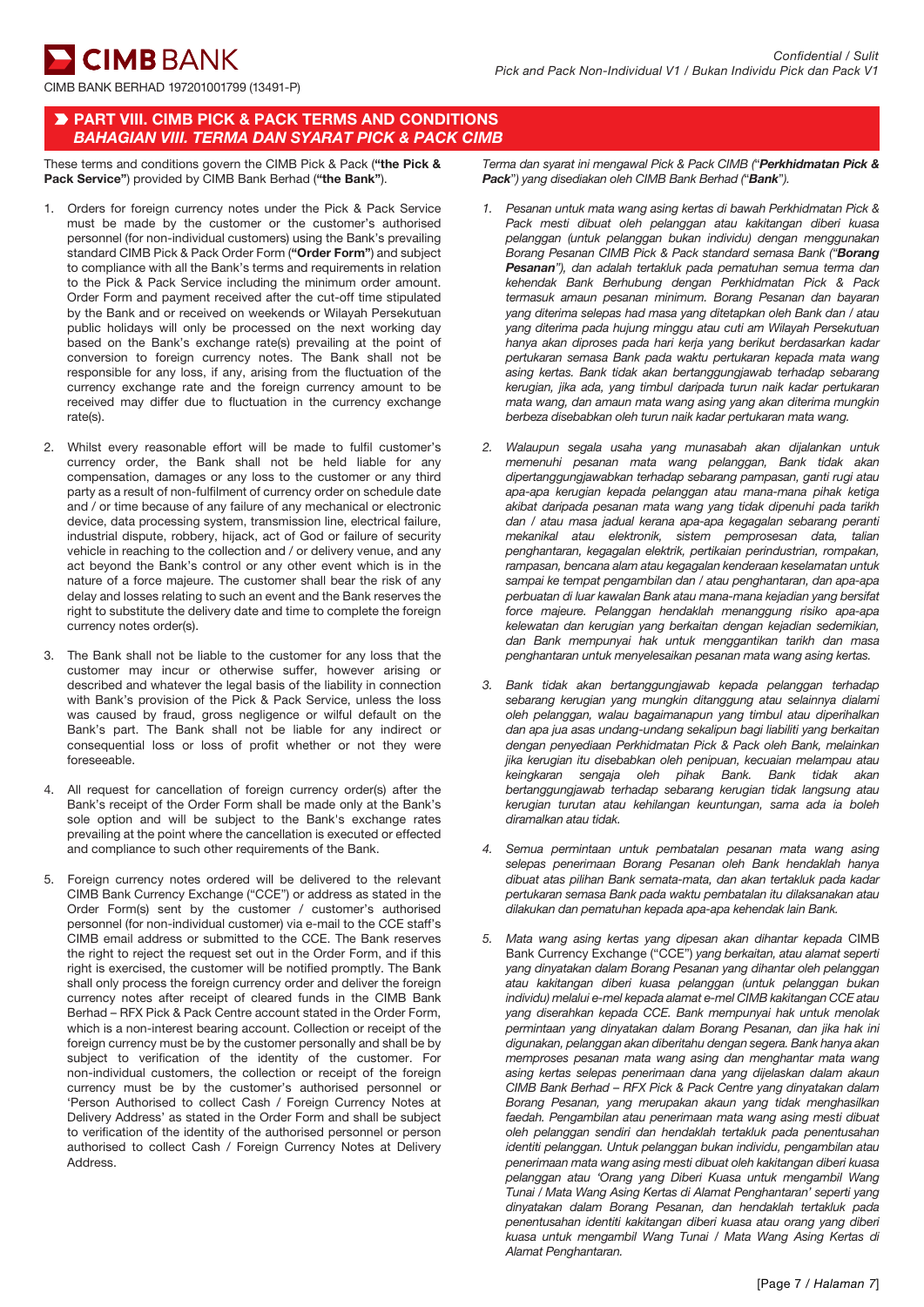**CIMB BANK** 

## PART VIII. CIMB PICK & PACK TERMS AND CONDITIONS ... CONTINUED / *BAHAGIAN VIII. TERMA DAN SYARAT PICK & PACK CIMB ... SAMBUNGAN*

- 6. In the event of non-collection of the foreign currency notes by the customer or non-delivery of the foreign currency notes to the customer by the 3rd day after the scheduled collection date or delivery date to the customer / customer's authorised personnel or Person Authorised to collect Cash / Foreign Currency Notes at Delivery Address (for non-individual customer) as stated in the Order Form, the Bank will communicate with the customer or customer's authorised personnel / person authorised to collect Cash / Foreign Currency Notes at Delivery Address via any suitable modes determined by the Bank including e-mail in the records of the Bank regarding the instruction for the collection or delivery of the foreign currency notes. Request for refund and conversion of the foreign currency notes back to Ringgit Malaysia, if any, must be made in writing by the customer or the customer's authorised personnel / person authorised to collect Cash / Foreign Currency Notes at Delivery Address. The conversion of the foreign currency notes will be effected at the relevant Bank's exchange rate(s) prevailing at the point of conversion and the Bank shall not be responsible for any loss, if any, in the sale of the foreign currency notes arising from the fluctuation of the currency exchange rate.
- 7. Under the Unclaimed Moneys Act, 1965, monies which are legally payable to the owner and have remained unpaid for a period of more than 1 year will be classified as 'unclaimed moneys' and must be transferred to the Registrar of Unclaimed Moneys ("the RUM"). At least twenty-one (21) calendar days before the said transfer, the Bank will at its own cost notify the customer of the impending transfer. If asked by the customer, the Bank shall at its own cost, inform the customer of the procedures for claiming monies which were transferred by the Bank to the RUM.
- 8. Customers shall be fully responsible and shall bear all risks in relation to any inaccurate, untrue or incomplete information provided in this application form and / or the Order Form(s) and agree to fully indemnify the Bank and its directors, officers, employees, agents against any and / or all loss, costs, expenses (including legal cost on a solicitor and client basis), damages, claims, demands, actions and / or proceedings which may arise in consequence of or in connection with the Bank's execution of the instructions and / or acting on the order for foreign currency notes given in the Order Form(s).
- 9. Customers agree that the Bank shall be entitled to presume that the Order Form(s) submitted to the Bank via the permitted channel(s) is properly authorised by the customer or the customer's authorised personnel (notwithstanding such instructions in the Order Form(s) may be fraudulent or unauthorised) unless due to the gross negligence and / or willful default of the Bank. Customers must immediately notify the Bank in writing if there is any change in the customer's authorised personnel (for non-individual customers) and or upon discovering any fraudulent or unauthorised instructions given to the Bank.
- 10. Customers shall be responsible for and bear all risks of any loss, theft or damage in respect of cash or foreign currency notes received by the customer or its authorised personnel or in its possession.
- 11. Customers agree to provide such information and or documents relating to the customer as the Bank may require from time to time for the purpose of the Bank's compliance with any prevailing laws and regulations relating to anti money laundering and or anti-terrorism financing and or any other matters imposed on the Bank by law and or any directives or guidelines issued by Bank Negara Malaysia and or any other authorities having supervisory powers over the Bank.
- *6. Sekiranya mata wang asing kertas tidak diambil oleh pelanggan atau mata wang asing kertas tidak dihantar kepada pelanggan selewat-lewatnya pada hari ke-3 selepas tarikh pengambilan atau tarikh penghantaran yang dijadualkan kepada pelanggan / kakitangan diberi kuasa pelanggan atau Orang yang Diberi Kuasa untuk mengambil Wang Tunai / Mata Wang Asing Kertas di Alamat Penghantaran (untuk pelanggan bukan individu) seperti yang dinyatakan dalam Borang Pesanan, Bank akan berkomunikasi dengan pelanggan / kakitangan diberi kuasa pelanggan / orang yang diberi uasa untuk mengambil Wang Tunai / Mata Wang Asing Kertas di Alamat Penghantaran, melalui apa-apa mod sesuai yang ditetapkan oleh Bank termasuk e-mel dalam rekod Bank berhubung dengan arahan untuk pengambilan atau penghantaran mata wang asing kertas. Permintaan untuk pembayaran balik dan pertukaran mata wang asing kertas kepada Ringgit Malaysia semula, jika ada, mesti dibuat secara bertulis oleh pelanggan atau kakitangan diberi kuasa pelanggan / orang yang diberi kuasa untuk mengambil Wang Tunai / Mata Wang Asing Kertas di Alamat Penghantaran. Pertukaran mata wang asing kertas akan dilaksanakan pada kadar pertukaran semasa Bank yang berkaitan pada waktu penukaran, dan Bank tidak akan bertanggungjawab terhadap apa-apa kerugian, jika ada, dalam penjualan mata wang asing kertas yang timbul daripada turun naik kadar pertukaran mata wang.*
- *7. Di bawah Akta Wang Tak Dituntut, 1965, wang yang perlu dibayar kepada pemilik di sisi undang-undang dan yang masih tidak dibayar selama tempoh melebihi 1 tahun, akan dikelaskan sebagai 'wang tak dituntut' dan mesti dipindahkan kepada Pendaftar Wang Tak Dituntut ("RUM"). Sekurang-kurangnya dua puluh satu (21) hari kalendar sebelum pemindahan tersebut, Bank akan, atas kosnya sendiri, memberitahu pelanggan mengenai pemindahan yang akan berlaku. Jika ditanya oleh pelanggan, Bank hendaklah, atas kosnya sendiri, memberitahu pelanggan mengenai prosedur untuk menuntut wang yang telah dipindahkan oleh Bank kepada RUM.*
- *8. Pelanggan hendaklah bertanggungjawab sepenuhnya, dan hendaklah menanggung semua risiko, berhubung dengan sebarang maklumat yang tidak tepat, tidak benar atau tidak lengkap yang diberikan dalam borang permohonan ini dan / atau Borang Pesanan, dan bersetuju untuk menanggung rugi dengan sepenuhnya Bank dan pengarah, pegawai, pekerja dan ejennya terhadap apa-apa dan / atau semua kerugian, kos, perbelanjaan (termasuk kos guaman berdasarkan peguam cara dan anak guam), ganti rugi, dakwaan, tuntutan, tindakan dan / atau prosiding yang mungkin timbul disebabkan oleh, atau berkaitan dengan, pelaksanaan arahan oleh Bank dan / atau tindakan Bank menurut pesanan bagi mata wang asing kertas yang diberikan dalam Borang Pesanan.*
- *9. Pelanggan bersetuju bahawa Bank hendaklah berhak menganggap bahawa Borang Pesanan yang diserahkan kepada Bank melalui saluran yang dibenarkan adalah diizinkan dengan sewajarnya oleh pelanggan atau kakitangan diberi kuasa pelanggan (walaupun arahan dalam Borang Pesanan tersebut mungkin melibatkan penipuan atau tidak diizinkan), melainkan jika ia disebabkan oleh kecuaian melampau dan / atau keingkaran sengaja Bank. Pelanggan mesti memberitahu Bank dengan segera secara bertulis jika terdapat sebarang perubahan dalam kakitangan diberi kuasa pelanggan (untuk pelanggan bukan individu) dan / atau apabila pelanggan mendapat tahu tentang apa-apa arahan yang melibatkan penipuan atau tidak diizinkan yang diberikan kepada Bank.*
- *10. Pelanggan hendaklah bertanggungjawab terhadap, dan menanggung semua risiko, apa-apa kehilangan, kecurian atau kerosakan berkenaan dengan wang tunai atau mata wang asing kertas yang diterima oleh pelanggan atau kakitangan diberi kuasa pelanggan atau dalam milikannya.*
- *11. Pelanggan bersetuju untuk memberikan maklumat dan / atau dokumen berkaitan dengan pelanggan seperti yang boleh dikehendaki oleh Bank dari semasa ke semasa untuk tujuan pematuhan Bank dengan mana-mana undang-undang dan peraturan semasa yang berkaitan dengan pencegahan pengubahan wang haram dan / atau pencegahan pembiayaan keganasan dan / atau apa-apa perkara lain yang dikenakan ke atas Bank oleh undang-undang dan / atau sebarang arahan atau garis panduan yang dikeluarkan oleh Bank Negara Malaysia dan / atau mana-mana pihak berkuasa lain yang mempunyai kuasa penyeliaan ke atas Bank.*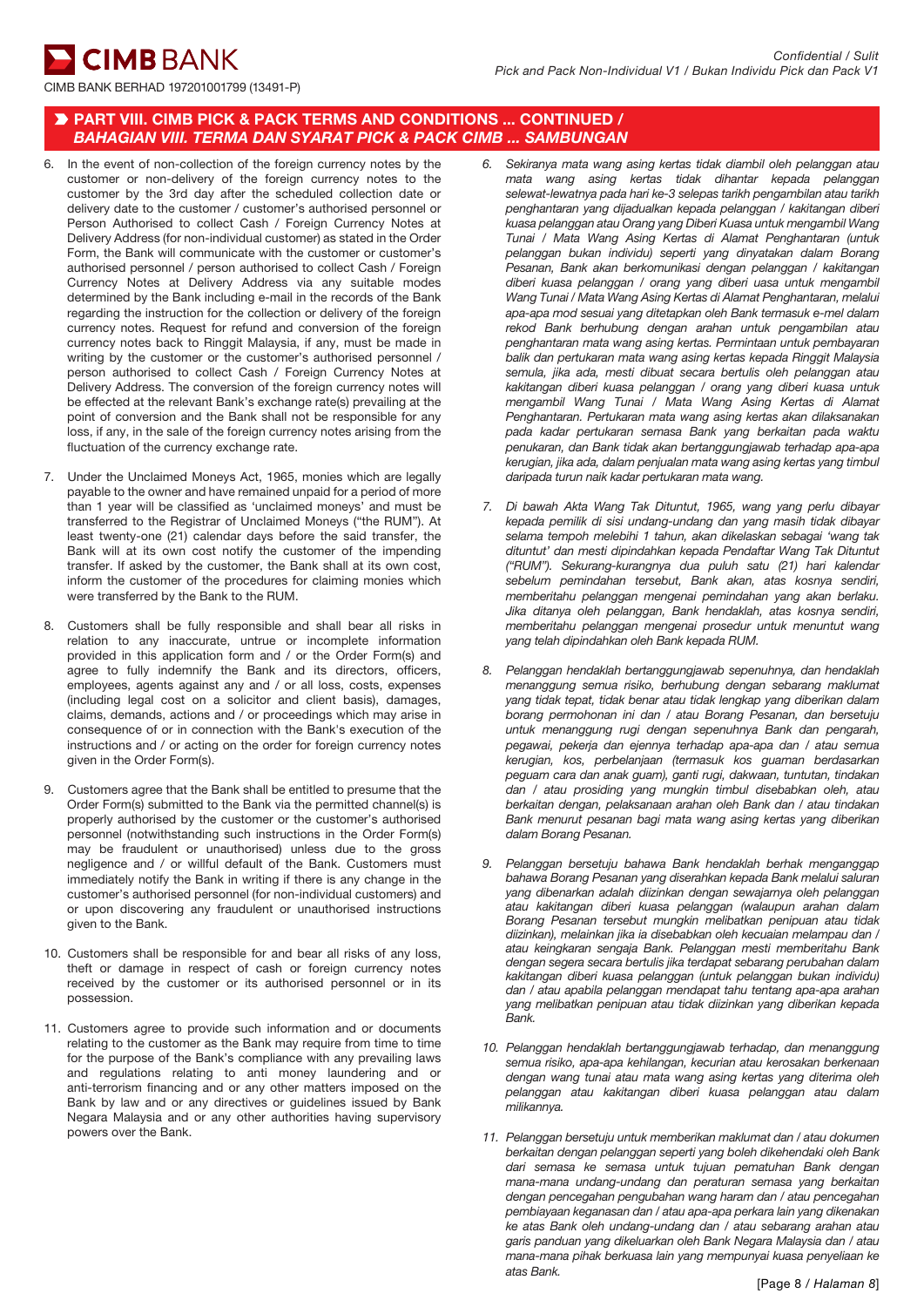**CIMB** BANK

# PART VIII. CIMB PICK & PACK TERMS AND CONDITIONS ... CONTINUED / *BAHAGIAN VIII. TERMA DAN SYARAT PICK & PACK CIMB ... SAMBUNGAN*

- 12. The Bank and / or its agent(s) reserve the right to reject, decline, suspend and / or withhold any transaction or funds at any point in time for the purpose of or in connection with the compliance of any laws, regulations or directives of authorities in any jurisdictions relating to the prevention of money laundering, terrorist financing and / or imposition of sanctions on any persons or entities. Customers agree not to hold the Bank and / or its agent(s) liable for any loss or damage (whether direct, indirect, special or consequential), loss of business or profits, or loss or damage of any nature suffered by the customer and / or any other party arising out of the said rejection, decline, suspension and / or withholding.
- 13. Any change in the customer's e-mail address(es), mailing address(es), telephone number(s), signature(s) and / or other particulars recorded with the Bank must be promptly notified to the Bank by the customer or the customer's authorised personnel (for non-individual customers). Such notification must be made in writing and supported by any documentation that the Bank may require and shall only be effective upon receipt by the Bank.
- 14. All communication and / or notices sent by the Bank by instantaneous communication and / or by post to or left at the customer's address last registered with the Bank, and / or by publication on the Bank's website or any of the Bank's branches shall be deemed delivered to and received by the customer: (i) if sent by post, on the seventh (7th) day after posting; (ii) if by any forms of instantaneous communication (including by electronic mail and / or short messaging service (SMS) and voice recording), immediately; (iii) if by publication on the Bank's website or at any of the Bank's branches, on the day of publication.
- 15. PRIVACY CLAUSE (FOR NATURAL PERSONS) Where the customers are individuals (including but not limited to sole proprietor, partnerships, registered businesses and associations) this Clause 15 shall apply
	- 15.1 The customer hereby confirms that the customer has read, understood and agreed to be bound by the CIMB Group Privacy Notice (which is available at www.cimb.com.my) and the clauses herein, as may relate to the processing of the customer's personal information. For the avoidance of doubt, the customer agrees that the said Privacy Notice shall be deemed to be incorporated by reference into these Terms and **Conditions**
	- 15.2 In the event the customer provides personal and financial information relating to third parties, including information relating to the customer's next-of-kin and dependents, for the purpose of opening or operating the customer's account(s) / facility(ies) with the Bank or otherwise subscribing to the Bank's products and services, the customer (a) confirms that the customer has obtained their consent or are otherwise entitled to provide this information to the Bank and for the Bank to use it in accordance with these Terms and Conditions; (b) agrees to ensure that the personal and financial information of the said third parties is accurate; (c) agrees to update the Bank in writing if there is any material change to the said personal and financial information; and (d) agrees to the Bank's right to terminate the Pick & Pack Service should such consent be withdrawn by any of the said third parties.
	- 15.3 The Bank may at any time and from time to time now and / or in the future carry out the necessary reference checks including but not limited to credit reporting / reference checks with credit reporting / reference agencies, including but not limited to CTOS and / or any other agencies and / or from any financial institution to enable the Bank to ascertain the customer's status as may be required to help make decisions, for example when the Bank needs to (a) check details on applications for the Pick & Pack Service; (b) manage the Pick & Pack Service with the customer, including conducting reviews of the customer's portfolio(s); (c) and / or any purpose related to or in connection with the services under these Terms and Conditions. The customer will be linked by credit
- *12. Bank dan / atau ejennya mempunyai hak untuk menolak, enggan melaksanakan, menggantung dan / atau menahan apa-apa transaksi atau dana pada bila-bila waktu untuk tujuan, atau berkaitan dengan, pematuhan mana-mana undang-undang, peraturan atau arahan pihak berkuasa dalam mana-mana bidang kuasa berhubung dengan pencegahan pengubahan wang haram, pembiayaan keganasan dan / atau pengenaan sekatan terhadap mana-mana orang atau entiti. Pelanggan bersetuju untuk tidak mempertanggungjawabkan Bank dan / atau ejennya terhadap sebarang kerugian atau ganti rugi (sama ada langsung, tidak langsung, khas atau turutan), kehilangan perniagaan atau keuntungan, atau apa-apa jenis kerugian atau ganti rugi yang ditanggung oleh pelanggan dan / atau mana-mana pihak lain yang timbul daripada penolakan, keengganan, penggantungan dan / atau penahanan tersebut.*
- *13. Apa-apa perubahan kepada alamat e-mel, alamat surat-menyurat, nombor telefon, tandatangan dan / atau butiran lain pelanggan yang direkodkan dengan Bank mesti diberitahu dengan segera kepada Bank oleh pelanggan atau kakitangan diberi kuasa pelanggan (untuk pelanggan bukan individu). Pemberitahuan tersebut mesti dibuat secara bertulis dan disokong oleh sebarang dokumentasi yang dikehendaki oleh Bank, dan hanya akan berkesan apabila diterima oleh Bank.*
- *14. Semua komunikasi dan / atau notis yang dihantar oleh Bank melalui komunikasi semerta dan / atau melalui pos kepada, atau ditinggalkan pada, alamat pelanggan yang terakhir didaftarkan dengan Bank, dan / atau melalui penerbitan pada laman web Bank atau mana-mana cawangan Bank, hendaklah disifatkan sebagai dihantar kepada, dan diterima oleh, pelanggan: (i) jika dihantar melalui pos, pada hari ketujuh (ke-7) selepas pengeposan; (ii) jika melalui sebarang bentuk komunikasi semerta (termasuk melalui mel elektronik dan / atau khidmat pesanan ringkas (SMS) dan rakaman suara), dengan segera; (iii) jika melalui penerbitan pada laman web Bank atau di mana-mana cawangan Bank, pada hari penerbitan.*
- 15. FASAL PRIVASI (UNTUK ORANG SEBENAR) Jika pelanggan merupakan individu (termasuk tetapi tidak terhad kepada, pemilikan tunggal, perkongsian, perniagaan dan persatuan berdaftar), Fasal 15 ini hendaklah terpakai
	- *15.1 Pelanggan dengan ini mengesahkan bahawa pelanggan telah membaca, memahami dan bersetuju untuk terikat dengan Notis Privasi Kumpulan CIMB (yang boleh didapati pada pautan www.cimb.com.my) dan fasal-fasal yang terkandung di sini, sepertimana yang berkaitan dengan pemprosesan maklumat peribadi pelanggan. Untuk mengelakkan keraguan, pelanggan bersetuju bahawa Notis Privasi tersebut hendaklah disifatkan sebagai telah digabungkan, melalui rujukan, ke dalam Terma dan Syarat ini.*
	- *15.2 Sekiranya pelanggan memberikan maklumat peribadi dan kewangan yang berkaitan dengan pihak ketiga, termasuk maklumat yang berkaitan dengan waris dekat dan orang tanggungan pelanggan, untuk tujuan membuka atau mengendalikan akaun / kemudahan pelanggan dengan Bank atau selainnya melanggan produk dan perkhidmatan Bank, pelanggan (a) mengesahkan bahawa pelanggan telah mendapat persetujuan mereka atau selainnya berhak memberikan maklumat ini kepada Bank, dan Bank boleh menggunakannya mengikut Terma dan Syarat ini; (b) bersetuju untuk memastikan bahawa maklumat peribadi dan kewangan pihak ketiga tersebut adalah tepat; (c) bersetuju untuk memberikan maklumat kemas kini kepada Bank secara bertulis jika terdapat apa-apa perubahan penting kepada maklumat peribadi dan kewangan tersebut; dan (d) bersetuju dengan hak Bank untuk menamatkan Perkhidmatan Pick & Pack sekiranya persetujuan tersebut ditarik balik oleh mana-mana pihak ketiga tersebut.*
	- *15.3 Bank boleh, pada bila-bila masa dan dari semasa ke semasa, pada masa ini dan / atau masa hadapan, menjalankan pemeriksaan rujukan yang perlu, termasuk tetapi tidak terhad kepada pemeriksaan pelaporan / rujukan kredit dengan agensi pelaporan / rujukan kredit, termasuk tetapi tidak terhad kepada*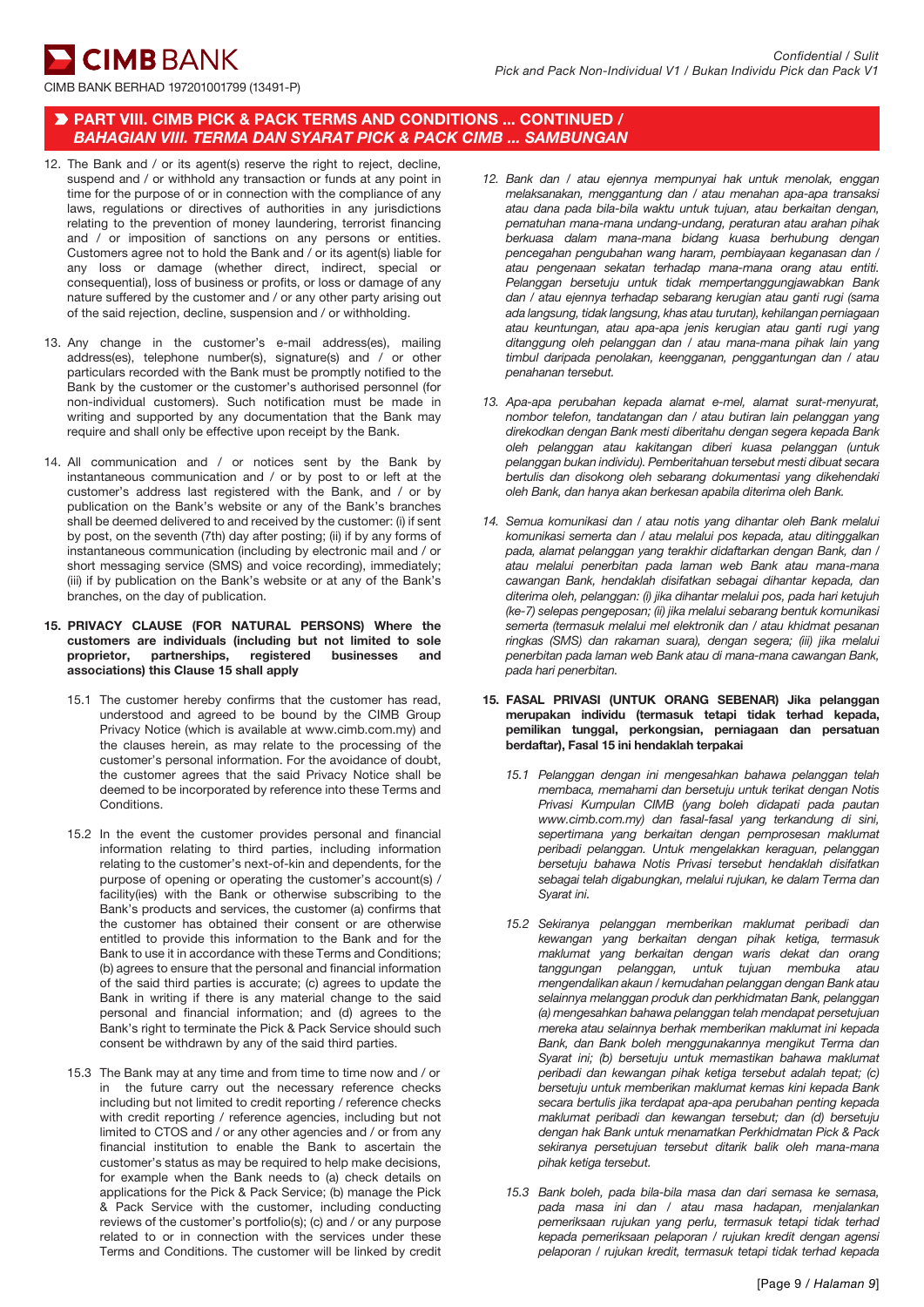**CIMB** BANK

### PART VIII. CIMB PICK & PACK TERMS AND CONDITIONS ... CONTINUED / *BAHAGIAN VIII. TERMA DAN SYARAT PICK & PACK CIMB ... SAMBUNGAN*

reporting / reference agencies to any other names the customer uses or have used, and any joint and several applicants. The Bank may also share information about the customer and how the customer manages the customer's  $account(s)$  / facility(ies) with relevant credit reporting / reference agencies, and for any of these credit reporting / reference agencies to disclose the customer's credit information to its subscribers for purposes of fraud detection and fraud prevention.

- 15.4 Even after the customer has provided the Bank with any information, the customer will have the option to withdraw the consent given earlier. In such instances, the Bank will have the right to not provide or discontinue the provision of any product, service, account(s) and / or facility(ies) that is / are linked with such information with at least three (3) business days' prior written notice to the customer.
- 15.5 For the purposes of this Clause 15 and Clause 16, the CIMB Group consists of CIMB Group Holdings Berhad and all its related companies as defined in Section 7 of the Companies Act 2016 and jointly controlled companies that provide financial and other regulated services, excluding companies, branches, offices and other forms of presence operating outside Malaysia, and the use of the words "the Bank" and "the Bank's" are to be read as references to the CIMB Group.
- 15.6 This clause shall be without prejudice to any other terms which provides for the disclosure of information.
- 16. PRIVACY CLAUSE (FOR CORPORATE CUSTOMERS) Where the customer is a corporation (including but not limited to the entities falling within the definition of "Corporation" defined in Section 3 of the Companies Act 2016) this Clause 16 shall apply.
	- 16.1 Where the customer is a corporation, the customer hereby irrevocably consents and authorises, and confirms that it has duly obtained the consent and authority of its directors, shareholders, officers, guarantors, security providers, business partners, subsidiaries, associated companies and / or any other person, individual and / or entity related to or associated with the customer as the Bank may deem fit (hereinafter referred to either singly or collectively as "Relevant Person"), for the Bank:

(a) to be provided information (inclusive of relevant personal information of the said Relevant Person) as may be required by the Bank for processing pursuant to the Personal Data Protection Act 2010 including for use in accordance with these Terms and Conditions and for the purpose of the Pick & Pack Service;

(b) to carry out the necessary reference checks at any time and from time to time now and / or in the future including but not limited to credit reference / reporting checks with credit reference / reporting agencies, including but not limited to CTOS and / or any other agencies and / or from any financial institution and to provide to such aforesaid party(s) with the required information requested to enable the Bank to ascertain the status of the customer and its Relevant Person as may be required by the Bank for the purposes of the grant and / or continued provision of the Pick & Pack Services; any purpose related to or in connection with the services under these Terms and Conditions; and / or for any other purposes that is required or permitted by law, regulations, guidelines and / or relevant regulatory authorities;

(c) to disclose the said Relevant Person's personal information to the classes of parties described in the CIMB Group Privacy Notice (which is available at www.cimb.com.my; and

(d) to provide the said Relevant Person with information on the Bank's products, banking facilities, services and / or offers (inclusive of the products, services and offers of entities within

*CTOS dan / atau mana-mana agensi lain dan / atau daripada mana-mana institusi kewangan, untuk membolehkan Bank memastikan status pelanggan sebagaimana yang diperlukan bagi membantu pembuatan keputusan, contohnya apabila Bank perlu (a) memeriksa butiran pada permohonan untuk Perkhidmatan Pick & Pack; (b) menguruskan Perkhidmatan Pick & Pack dengan pelanggan, termasuk menjalankan kajian semula portfolio pelanggan; dan / atau (c) apa-apa tujuan yang berkaitan atau berhubung dengan perkhidmatan di bawah Terma dan Syarat ini. Pelanggan akan dikaitkan, oleh agensi pelaporan / rujukan kredit, dengan mana-mana nama lain yang digunakan atau yang telah digunakan oleh pelanggan, dan mana-mana pemohon bersama dan berasingan. Bank juga boleh berkongsi maklumat tentang pelanggan dan cara pelanggan menguruskan akaun / kemudahan pelanggan, dengan agensi pelaporan / rujukan kredit yang relevan, dan mana-mana agensi pelaporan / rujukan kredit ini boleh menzahirkan maklumat kredit pelanggan kepada pelanggannya bagi tujuan pengesanan penipuan dan pencegahan penipuan.*

- *15.4 Walaupun selepas pelanggan telah memberikan apa-apa maklumat kepada Bank, pelanggan akan mempunyai pilihan untuk menarik balik persetujuan yang diberikan sebelum itu. Dalam hal ini, Bank akan mempunyai hak untuk tidak memberikan atau menghentikan pemberian apa-apa produk, perkhidmatan, akaun dan / atau kemudahan yang berkaitan dengan maklumat tersebut, dengan notis bertulis kepada pelanggan sekurang-kurangnya tiga (3) hari perniagaan terlebih dahulu.*
- *15.5 Bagi tujuan Fasal 15 ini dan Fasal 16, Kumpulan CIMB terdiri daripada CIMB Group Holdings Berhad dan semua syarikat yang berkaitan dengannya seperti yang ditakrifkan dalam Seksyen 7 Akta Syarikat 2016 dan syarikat kawalan bersama yang memberikan perkhidmatan kewangan dan perkhidmatan lain yang dikawal selia, tidak termasuk syarikat, cawangan, pejabat dan bentuk kehadiran lain yang beroperasi di luar Malaysia, dan penggunaan perkataan "Bank" harus dibaca sebagai rujukan kepada Kumpulan CIMB.*
- *15.6 Fasal ini hendaklah tidak menjejaskan mana-mana terma lain yang memperuntukkan penzahiran maklumat.*
- 16. FASAL PRIVASI (UNTUK PELANGGAN KORPORAT) Jika pelanggan merupakan perbadanan (termasuk tetapi tidak terhad kepada, entiti yang tergolong dalam takrif "Perbadanan" yang ditakrifkan dalam Seksyen 3 Akta Syarikat 2016), Fasal 16 ini hendaklah terpakai.
	- *16.1 Jika pelanggan merupakan perbadanan, pelanggan dengan ini bersetuju dan memberi kuasa secara tidak boleh batal, dan mengesahkan bahawa ia telah mendapatkan dengan sewajarnya persetujuan dan kuasa pengarah, pemegang saham, pegawai, penjamin, pemberi sekuriti, rakan perniagaan, subsidiari, syarikat bersekutunya dan / atau mana-mana orang, individu dan / atau entiti lain yang berhubungan atau mempunyai kaitan dengan pelanggan seperti yang Bank fikir patut (kemudian dari ini disebut secara satu-satu atau kolektif sebagai "Orang Relevan"), bagi Bank:*

*(a) untuk diberikan maklumat (termasuk maklumat peribadi yang berkenaan dengan Orang Relevan tersebut) seperti yang boleh dikehendaki Bank untuk pemprosesan menurut Akta Perlindungan Data Peribadi 2010, termasuk untuk penggunaan mengikut Terma dan Syarat ini dan bagi tujuan Perkhidmatan Pick & Pack;*

*(b) untuk menjalankan pemeriksaan rujukan yang perlu, pada bila-bila masa dan dari semasa ke semasa, pada masa ini dan / atau masa hadapan, termasuk tetapi tidak terhad kepada pemeriksaan rujukan / pelaporan kredit dengan agensi rujukan / pelaporan kredit, termasuk tetapi tidak terhad kepada CTOS dan / atau mana-mana agensi lain dan / atau daripada mana-mana institusi kewangan, dan untuk memberikan pihak yang tersebut di atas maklumat yang diperlukan dan diminta bagi membolehkan*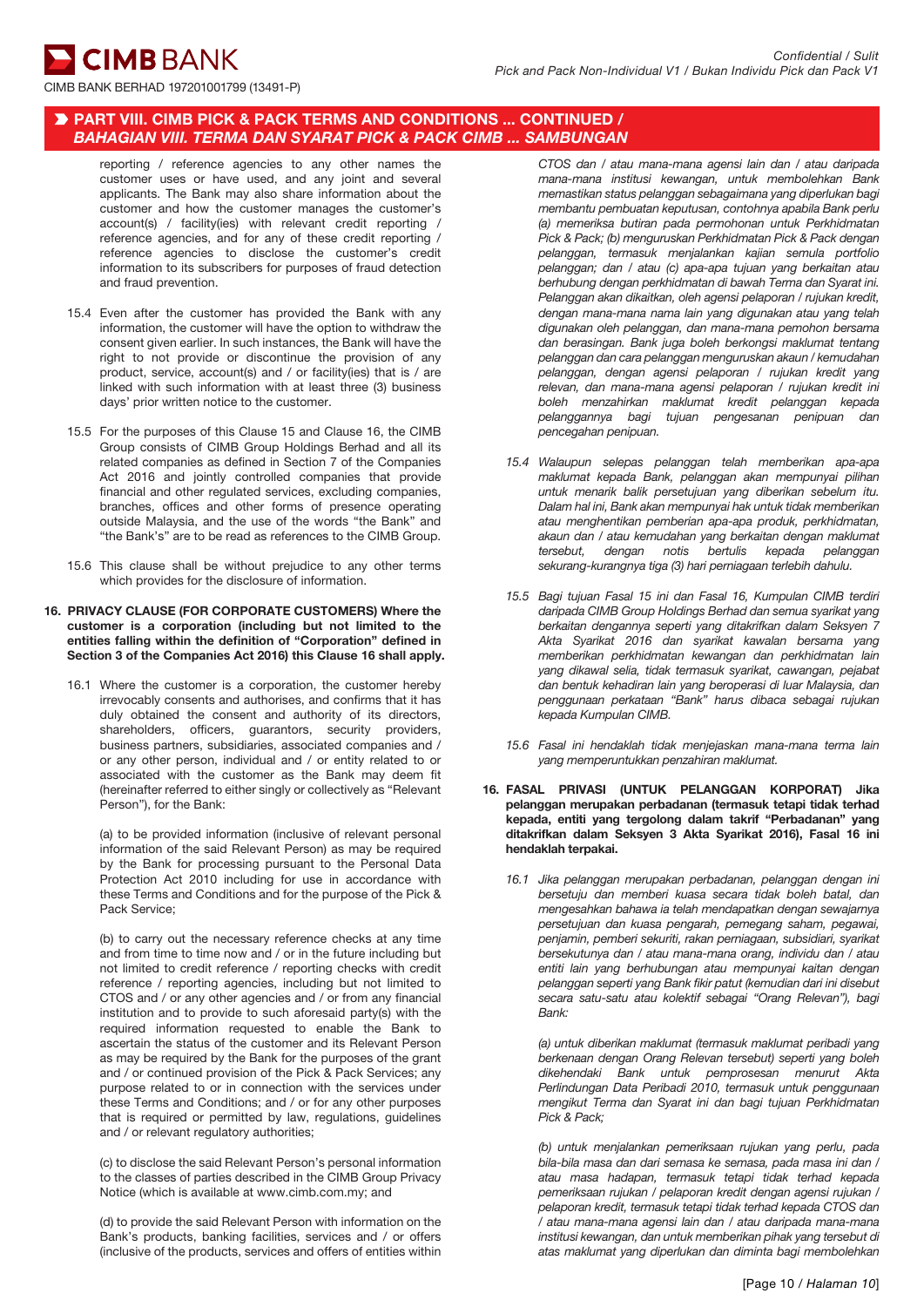**CIMB BANK** 

### PART VIII. CIMB PICK & PACK TERMS AND CONDITIONS ... CONTINUED / *BAHAGIAN VIII. TERMA DAN SYARAT PICK & PACK CIMB ... SAMBUNGAN*

the CIMB Group) which may be of interest and / or financial benefit to them at the Bank's sole discretion, without further reference to the customer and / or its Relevant Person.

- 16.2 The customer agrees to undertake the responsibility to update the Bank in writing should there be any change to the personal and financial, credit information relating to the said Relevant Person. Should the said consent and / or authority be subsequently revoked by any of the said Relevant Person, the customer agrees that the Bank shall have the right to terminate the Pick & Pack Service to the customer.
- 16.3 This clause shall be without prejudice to any other terms which provides for the disclosure of information.
- 17. These terms and conditions are subject to and construed in accordance with the laws of Malaysia and the rules, regulations and guidelines of Bank Negara Malaysia and other relevant regulatory bodies to which Bank is subject.
- 18. The Bank may vary (whether by adding to, deleting from or otherwise amending) ("Amendment") any of these Terms and Conditions by giving the customer at least twenty-one (21) calendar days notice before the Amendment is effective. The notice of the Amendment may be given by: (i) notice of the Amendment being displayed at the Bank's premises and website generally and where detailed provisions regarding the Amendment may be provided to the customer upon request or the notice may itself contain details of the Amendment; or (ii) the notice being sent to the customer's last known address; or (iii) the notice being advertised in one newspaper of the Bank's choice; or (iv) the notice being sent by instantaneous communication (including electronic mail, SMS and / or voice recording); or (v) by any other means of notification which the Bank may select and the Amendment shall take effect and be binding from the date specified in the notification. If the customer is not agreeable with the Amendment, the customer must cease the use the Pick & Pack Service and may notify the Bank by sending in a written notification at any time. The customers continued use of the Pick & Pack Service shall be deemed to be the customer's agreement to the Amendment.
- 19. Customers may make any complaint relating to the Pick & Pack Service, with any CIMB Bank Currency Exchange ("CCE"). If the customer is not satisfied with the explanation or solution provided by the CCE, the customer may contact the Bank's Customer Resolution Department at the following address, telephone number and e-mail address (or such other address, telephone number and e-mail address which the Bank notified to the customer): Customer Resolution Unit, P.O. Box 10338, GPO Kuala Lumpur, 50710 Wilayah Persekutuan Tel: +603-6204 7788 / e-mail: cru@cimb.com.

*Bank memastikan status pelanggan dan Orang Relevannya sebagaimana yang diperlukan oleh Bank untuk tujuan pemberian dan / atau penyediaan berterusan Perkhidmatan Pick & Pack; sebarang tujuan yang berkaitan atau berhubung dengan perkhidmatan di bawah Terma dan Syarat ini; dan / atau apa-apa tujuan lain yang dikehendaki atau dibenarkan oleh undang-undang, peraturan, garis panduan dan / atau pihak berkuasa pengawalseliaan yang berkaitan.*

*(c) untuk menzahirkan maklumat peribadi Orang Relevan tersebut kepada kelas pihak yang diperihalkan dalam Notis Privasi Kumpulan CIMB (yang boleh didapati pada pautan www.cimb.com.my); dan*

*(d) untuk memberi Orang Relevan tersebut maklumat mengenai produk, kemudahan perbankan, perkhidmatan dan / atau tawaran Bank (termasuk produk, perkhidmatan dan tawaran entiti dalam Kumpulan CIMB) yang mungkin menarik minat mereka dan / atau memberi mereka manfaat kewangan, mengikut budi bicara Bank semata-mata, tanpa rujukan selanjutnya kepada pelanggan dan / atau Orang Relevannya.*

- *16.2 Pelanggan bersetuju untuk memikul tanggungjawab bagi memberikan maklumat kemas kini kepada Bank secara bertulis sekiranya terdapat apa-apa perubahan kepada maklumat peribadi, kewangan dan kredit berkaitan dengan Orang Relevan tersebut. Sekiranya persetujuan dan / atau kuasa tersebut kemudiannya dibatalkan oleh mana-mana Orang Relevan tersebut, pelanggan bersetuju bahawa Bank hendaklah mempunyai hak untuk menamatkan Perkhidmatan Pick & Pack kepada pelanggan.*
- *16.3 Fasal ini hendaklah tidak menjejaskan mana-mana terma lain yang memperuntukkan penzahiran maklumat.*
- *17. Terma dan syarat ini adalah tertakluk pada, dan ditafsirkan mengikut, undang-undang Malaysia dan kaedah, peraturan dan garis panduan Bank Negara Malaysia dan badan pengawalseliaan relevan lain yang padanya Bank adalah tertakluk.*
- *18. Bank boleh mengubah (sama ada dengan menambahkan kepada, memotong daripada, atau selainnya meminda) ("Pindaan") mana-mana Terma dan Syarat ini dengan memberi pelanggan notis sekurang-kurangnya dua puluh satu (21) hari kalendar sebelum Pindaan mula berkuat kuasa. Notis mengenai Pindaan boleh diberikan secara berikut: (i) notis mengenai Pindaan dipaparkan pada premis dan laman web Bank secara umum dan peruntukan terperinci berkenaan dengan Pindaan boleh diberikan kepada pelanggan atas permintaan, atau notis itu sendiri boleh mengandungi perincian Pindaan itu; atau (ii) notis itu dihantar kepada alamat pelanggan yang terakhir diketahui; atau (iii) notis itu diiklankan dalam satu surat khabar pilihan Bank; atau (iv) notis itu dihantar melalui komunikasi semerta (termasuk mel elektronik, SMS dan / atau rakaman suara); atau (v) dengan apa-apa cara pemberitahuan lain yang boleh dipilih oleh Bank, dan Pindaan itu hendaklah mula berkuat kuasa dan mengikat dari tarikh yang ditentukan dalam pemberitahuan itu. Jika pelanggan tidak bersetuju dengan Pindaan itu, pelanggan mesti berhenti menggunakan Perkhidmatan Pick & Pack, dan boleh memberitahu Bank dengan menghantar pemberitahuan bertulis pada bila-bila masa. Penggunaan Perkhidmatan Pick & Pack yang berterusan oleh pelanggan hendaklah disifatkan sebagai persetujuan pelanggan dengan Pindaan itu.*
- *19. Pelanggan boleh membuat apa-apa aduan yang berkaitan dengan Perkhidmatan Pick & Pack, dengan mana-mana CIMB Bank Currency Exchange ("CCE"). Jika pelanggan tidak berpuas hati dengan penjelasan atau penyelesaian yang diberikan oleh CCE, pelanggan boleh menghubungi Bahagian Penyelesaian Pelanggan Bank pada alamat, nombor telefon dan alamat e-mel berikut (atau alamat, nombor telefon dan alamat e-mel lain yang dimaklumkan oleh Bank kepada pelanggan): Unit Penyelesaian Pelanggan, Peti Surat 10338, GPO Kuala Lumpur, 50710 Wilayah Persekutuan Tel: +603-6204 7788 / e-mel: cru@cimb.com.*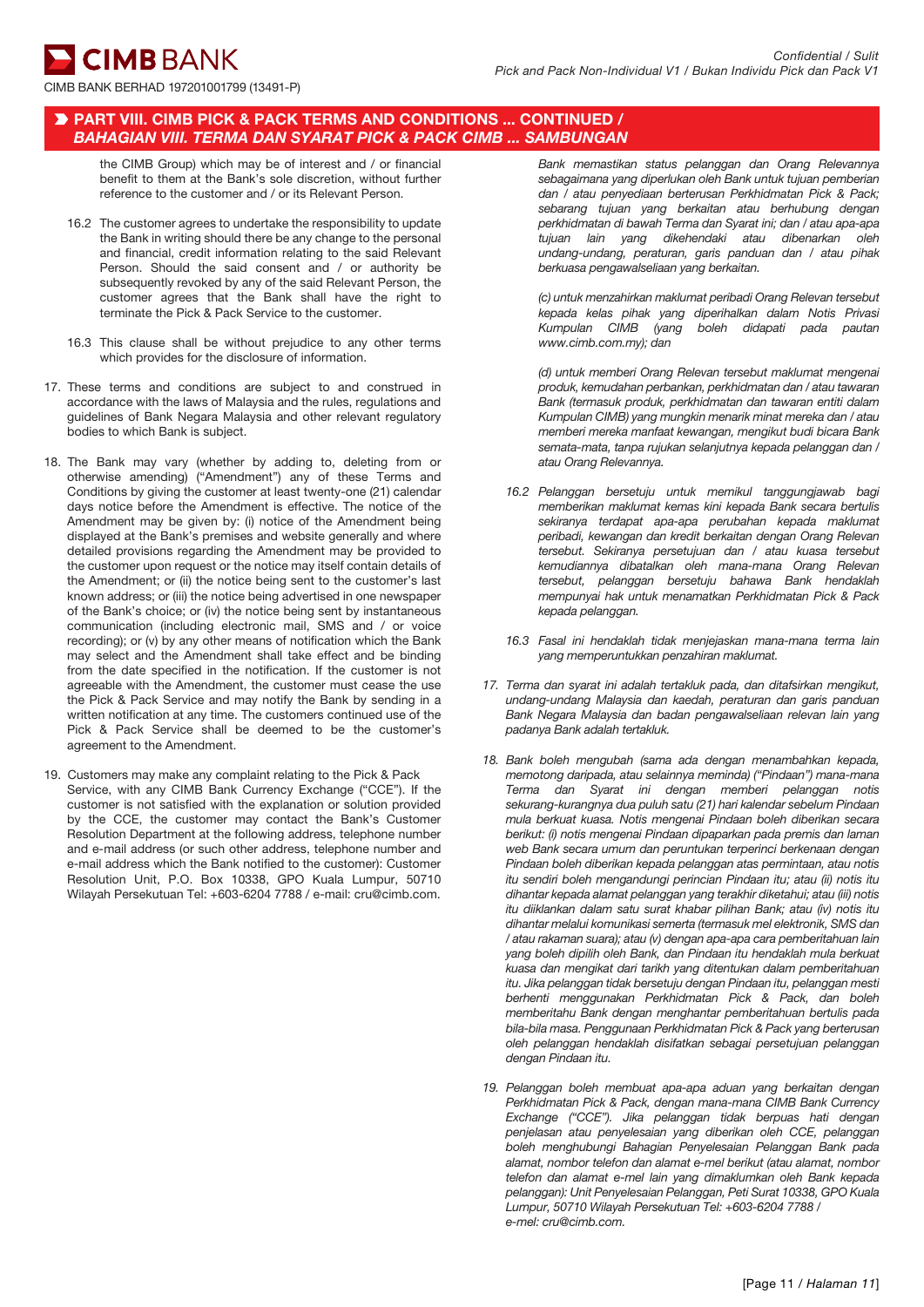# **E** CIMB BANK

CIMB BANK BERHAD 197201001799 (13491-P)

|                             | PART IX. FOR BANK USE ONLY /<br><b>BAHAGIAN IX. UNTUK KEGUNAAN BANK SAHAJA</b>                                                                                                                                                      |                                                                                                                                                                                   |                                                                                                                                                                |  |  |
|-----------------------------|-------------------------------------------------------------------------------------------------------------------------------------------------------------------------------------------------------------------------------------|-----------------------------------------------------------------------------------------------------------------------------------------------------------------------------------|----------------------------------------------------------------------------------------------------------------------------------------------------------------|--|--|
|                             | <b>DOCUMENTS ENCLOSED / DOKUMEN YANG DILAMPIRKAN</b><br>COMPULSORY DOCUMENT FOR COMPANIES (COMPANIES REGISTERED UNDER COMPANIES ACT 1965) /<br>DOKUMEN WAJIB UNTUK SYARIKAT (SYARIKAT YANG DIDAFTARKAN DI BAWAH AKTA SYARIKAT 1965) |                                                                                                                                                                                   |                                                                                                                                                                |  |  |
|                             | All copies of Company Forms must be certified by the Company Secretary or two (2) company directors. /<br>Semua salinan Borang Syarikat mesti diperakui oleh Setiausaha Syarikat atau dua (2) orang pengarah syarikat.              |                                                                                                                                                                                   |                                                                                                                                                                |  |  |
|                             | Note: For other forms of entity, please refer to Customer Service Policy. /<br>Nota: Untuk bentuk entiti yang lain, sila rujuk kepada Dasar Khidmat Pelanggan.                                                                      |                                                                                                                                                                                   |                                                                                                                                                                |  |  |
| $\mathcal{L}_{\mathcal{A}}$ | Copy of Form 20 - Certificate of Incorporation<br>on Conversion to Public Company (if applicable) /<br>Salinan Borang 20 - Perakuan Pemerbadanan atas<br>Penukaran menjadi Syarikat Awam (jika berkenaan)                           | Copy of Authorised Signatories / Authorised /<br>Diberi Kuasa / Orang Diberi Kuasa<br>$\mathcal{L}$<br>Person NRIC / Passport /<br>Salinan Kad Pengenalan / Pasport Penandatangan |                                                                                                                                                                |  |  |
|                             | Copy of Form 13 - Certificate of Change of Name<br>(if applicable) /<br>Salinan Borang 13 - Perakuan Pertukaran<br>Nama (jika berkenaan)                                                                                            | $\mathcal{L}$                                                                                                                                                                     | Board Resolution or Letter of Authority /<br>Ketetapan Lembaga atau Surat Kuasa                                                                                |  |  |
|                             | Applicable for foreign shareholders holding at least 25% controlling stake in a Company /<br>Terpakai untuk pemegang saham asing yang memegang sekurang-kurangnya 25% daripada kepentingan<br>mengawal dalam Syarikat               |                                                                                                                                                                                   |                                                                                                                                                                |  |  |
|                             | Certified true copy or notarised copy by Notary Public of the following documents /<br>Salinan dokumen berikut yang diperakui sah atau yang disahkan oleh Notari Awam:                                                              |                                                                                                                                                                                   |                                                                                                                                                                |  |  |
|                             | 1. Latest list of shareholders /<br>Senarai terkini pemegang saham                                                                                                                                                                  | 2. Latest list of directors and company secretary /<br>Senarai terkini pengarah dan setiausaha syarikat                                                                           |                                                                                                                                                                |  |  |
|                             | 3. Certificate of Incorporation /<br>Perakuan Pemerbadanan                                                                                                                                                                          | 4. Memorandum an Articles of Association /<br>Memorandum dan Perkara Persatuan                                                                                                    |                                                                                                                                                                |  |  |
|                             | COMPULSORY DOCUMENT FOR COMPANIES (COMPANIES REGISTERED UNDER COMPANIES ACT 2016) /<br>DOKUMEN WAJIB UNTUK SYARIKAT (SYARIKAT YANG DIDAFTARKAN DI BAWAH AKTA SYARIKAT 2016)                                                         |                                                                                                                                                                                   |                                                                                                                                                                |  |  |
|                             | All copies of Company Forms must be certified by the Company Secretary or two (2) company directors. /<br>Semua salinan Borang Syarikat mesti diperakui oleh Setiausaha Syarikat atau dua (2) orang pengarah syarikat.              |                                                                                                                                                                                   |                                                                                                                                                                |  |  |
|                             | Note: For other forms of entity, please refer to Customer Service Policy /<br>Catatan: Untuk bentuk entiti yang lain, sila rujuk kepada Dasar Khidmat Pelanggan                                                                     |                                                                                                                                                                                   |                                                                                                                                                                |  |  |
|                             | Copy of S41(3) - Notice of Conversion<br>(if applicable) /<br>Salinan S41(3) - Notis Penukaran (jika berkenaan)                                                                                                                     |                                                                                                                                                                                   | Copy of Authorised Signatories / Authorised<br>Person NRIC / Passport /<br>Salinan Kad Pengenalan / Pasport Penandatangan<br>Diberi Kuasa / Orang Diberi Kuasa |  |  |
|                             | Copy of S28(3)(b) - Notice of Registration of<br>New Name (if applicable) /<br>Salinan S28(3)(b) - Notis Pendaftaran bagi<br>Nama Baharu (jika berkenaan)                                                                           |                                                                                                                                                                                   | Board Resolution or Letter of Authority /<br>Ketetapan Lembaga atau Surat Kuasa                                                                                |  |  |
|                             | Copy of S567 - Particulars of Change or Alteration Relating to Foreign Company (if applicable) /<br>Salinan S567 - Butir-butir Perubahan atau Pengubahan Berkaitan dengan Syarikat Asing (jika berkenaan)                           |                                                                                                                                                                                   |                                                                                                                                                                |  |  |
|                             | Applicable for foreign shareholders holding at least 25% controlling stake in a Company /<br>Terpakai untuk pemegang saham asing yang memegang sekurang-kurangnya 25% daripada kepentingan<br>mengawal dalam Syarikat               |                                                                                                                                                                                   |                                                                                                                                                                |  |  |
|                             | Certified true copy or notarised copy by Notary Public of the following documents /<br>Salinan dokumen berikut yang diperakui sah atau yang disahkan oleh Notari Awam:                                                              |                                                                                                                                                                                   |                                                                                                                                                                |  |  |
|                             | 1. Latest list of shareholders /<br>Senarai terkini pemegang saham                                                                                                                                                                  |                                                                                                                                                                                   | 2. Latest list of directors and company secretary /<br>Senarai terkini pengarah dan setiausaha syarikat                                                        |  |  |
|                             | 3. Certificate of Incorporation /<br>Perakuan Pemerbadanan                                                                                                                                                                          |                                                                                                                                                                                   | 4. Memorandum an Articles of Association /<br>Memorandum dan Perkara Persatuan                                                                                 |  |  |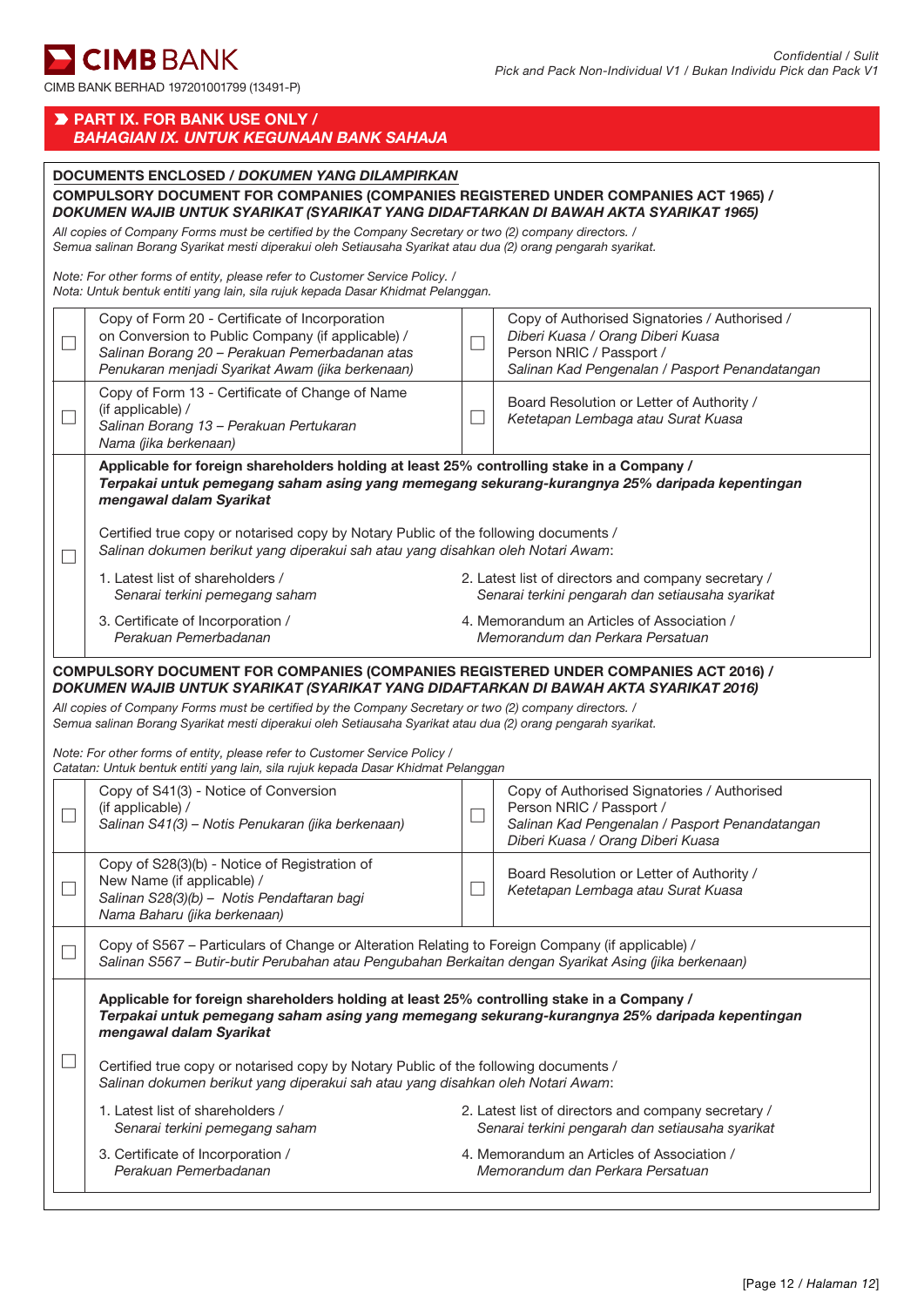

|                                                         | <b>D</b> PART IX. FOR BANK USE ONLY  CONTINUED /<br><b>BAHAGIAN IX. UNTUK KEGUNAAN BANK SAHAJA  SAMBUNGAN</b> |                          |
|---------------------------------------------------------|---------------------------------------------------------------------------------------------------------------|--------------------------|
| Attended by /<br><b>Customer Signature</b>              | CCE Staff Name / Nama Kakitangan CCE:                                                                         | CCE Name / Nama CCE:     |
| Verified by /<br>Diurus oleh /<br>Tandatangan Pelanggan | Staff Designation / Jawatan Kakitangan:                                                                       | Signature / Tandatangan: |
| Ditentusahkan oleh                                      | Date / Tarikh:<br>DD/MM/YYYY                                                                                  |                          |
| Remarks (if any) /<br>Catatan (jika ada)                |                                                                                                               |                          |
|                                                         | CCE Staff Name / Nama Kakitangan CCE:                                                                         | CCE Name / Nama CCE:     |
| Approved by /<br>Diluluskan oleh                        | Staff Designation / Jawatan Kakitangan:                                                                       | Signature / Tandatangan: |
|                                                         | Date / Tarikh:<br>DD/MM/YYYY                                                                                  |                          |
| Remarks (if any) /<br>Catatan (jika ada)                |                                                                                                               |                          |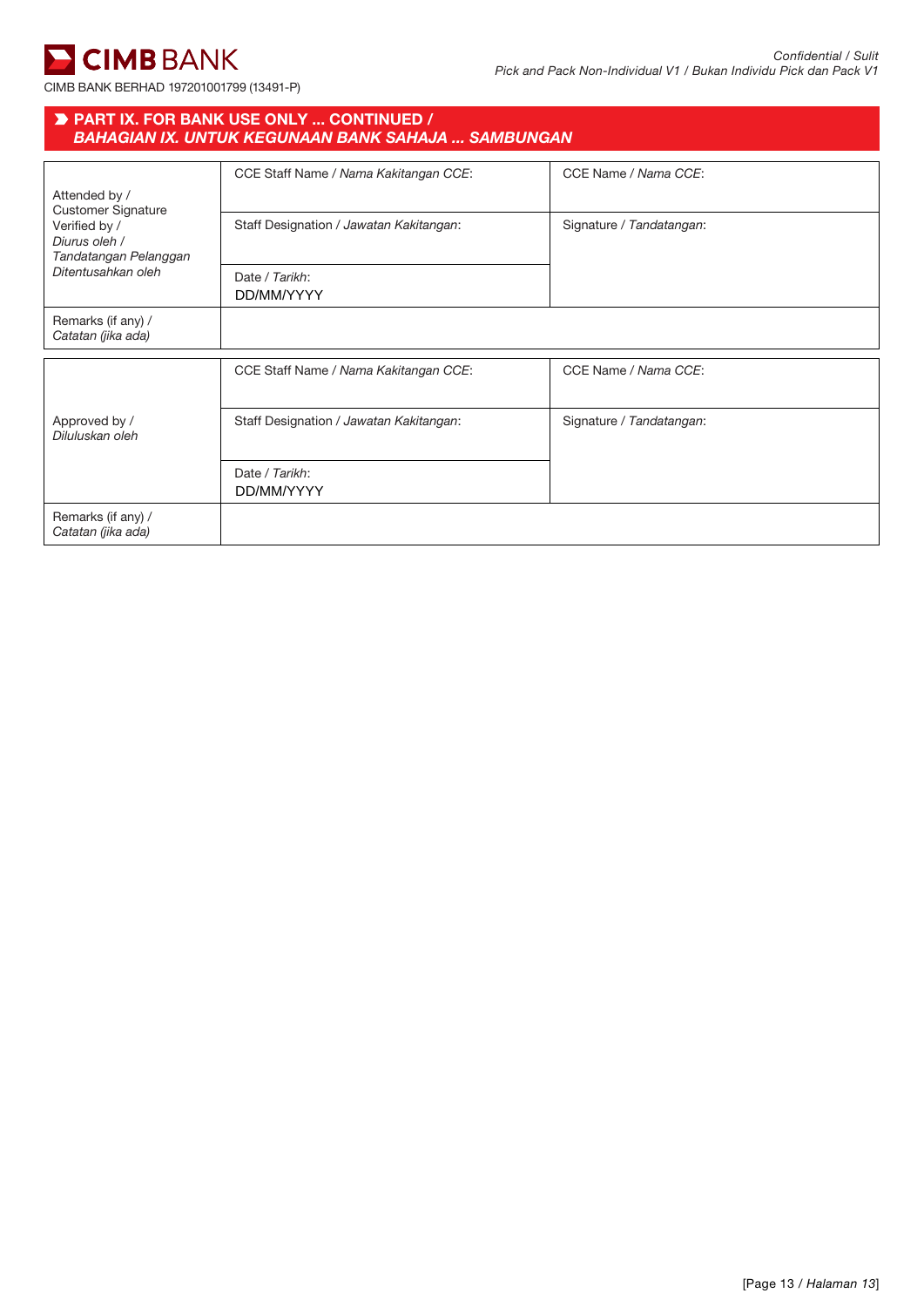CIMB BANK BERHAD 197201001799 (13491-P)

# LETTER OF AUTHORIZATION / *SURAT PEMBERIAN KUASA*

*To: CIMB Bank Berhad / Kepada : CIMB Bank Berhad*

*Re: CIMB Pick & Pack Service / Berhubungan dengan: Perkhidmatan Pick & Pack CIMB*

| Company Name /<br>Nama Syarikat:                                                                                                                                                                                                                |      |      |  |                           |  |
|-------------------------------------------------------------------------------------------------------------------------------------------------------------------------------------------------------------------------------------------------|------|------|--|---------------------------|--|
| <b>Business Registration Number /</b><br>Nombor Pendaftaran Perniagaan:                                                                                                                                                                         |      |      |  |                           |  |
|                                                                                                                                                                                                                                                 |      |      |  | (as per full legal name)  |  |
| with<br>NRIC /<br>Passport No.: The contract of the contract of the contract of the contract of the contract of the contract of the contract of the contract of the contract of the contract of the contract of the contract of the contract of | (ID) | No.) |  | approve and authorise any |  |
| (state number of individuals) persons as set out in Annexure 1 to be the Authorised Personnel who shall have                                                                                                                                    |      |      |  |                           |  |
| outhority to perform the took consoity as preseribed in Annovuse 1                                                                                                                                                                              |      |      |  |                           |  |

authority to perform the task capacity as prescribed in Annexure 1. /

| (seperti nama sah penuh)<br>Saya, orang yang bertandatangan di bawah, |
|-----------------------------------------------------------------------|
|-----------------------------------------------------------------------|

| dengan No. KP / Pasport:<br>(No. ID) meluluskan dan memberikan kuasa kepada mana-mana |
|---------------------------------------------------------------------------------------|
|---------------------------------------------------------------------------------------|

*(nyatakan bilangan individu) orang seperti yang dinyatakan dalam Lampiran 1 yang akan menjadi Kakitangan Diberi Kuasa yang hendaklah mempunyai kuasa untuk melakukan keupayaan tugas seperti yang ditetapkan dalam Lampiran 1.* 

#### A. AUTHORISED PERSONNELS ARE INDVIDUALS THAT ARE ALLOWED TO PERFORM THE FOLLOWING TASK CAPACITY AS PRESCRIBED IN ANNEXURE 1 / *KAKITANGAN DIBERI KUASA MERUPAKAN INDIVIDU YANG DIBENARKAN UNTUK MELAKUKAN KEUPAYAAN TUGAS*

- *BERIKUT SEPERTI YANG DITETAPKAN DALAM LAMPIRAN 1*.
- 1. To place, book and / or authorize foreign currency notes (FCN) order instructions; either by collection of the Cash / FCN at CIMB Bank Currency Exchange (CCE) OR delivery instruction via approved security company of the Bank.
- 2. To negotiate, accept, execute and / or issue any documents including any forms, terms and conditions, payments and requested documentations in connection with any FCN transactions and the CIMB Pick & Pack Service.
- 3. To collect and receive Cash / FCN at CCE or at Delivery Address.
- 4. To appoint and give written instructions for a third person to collect Cash / FCN at CCE and / or to receive Cash / FCN at Delivery Address. /
- *1. Membuat, menempah dan / atau membenarkan arahan pesanan mata wang asing kertas (FCN); sama ada melalui pengambilan Wang Tunai / FCN di CIMB Bank Currency Exchange (CCE) atau arahan penghantaran melalui syarikat keselamatan diluluskan Bank.*
- *2. Merundingkan, menerima, menandatangani dan / atau mengeluarkan sebarang dokumen termasuk apa-apa borang, terma dan syarat, bayaran dan dokumentasi yang diminta berkaitan dengan mana-mana transaksi FCN dan Perkhidmatan Pick & Pack CIMB.*
- *3. Mengambil dan menerima Wang Tunai / FCN di CCE atau di Alamat Penghantaran.*
- *4. Melantik dan memberikan arahan bertulis untuk orang ketiga mengambil Wang Tunai / FCN di CCE dan / atau menerima Wang Tunai / FCN di Alamat Penghantaran.*

### B. SUPERSESSION / *PENGGANTIAN*

This Letter of Authorization shall supersede all earlier and existing authorization given to the Bank in connection with any foreign currency notes (FCN) transactions and the CIMB Pick & Pack Service. /

*Surat Pemberian Kuasa ini hendaklah menggantikan semua pemberian kuasa yang lebih awal dan sedia ada yang diberikan kepada Bank berkaitan dengan apa-apa transaksi mata wang asing kertas (FCN) dan Perkhidmatan Pick & Pack CIMB.*

Should you require further information or clarification, please do not hesitate to contact the undersigned at / *Sekiranya anda memerlukan maklumat atau penjelasan lanjut, sila hubungi orang yang bertandatangan di bawah melalui*:

Contact / *Orang Untuk Dihubungi*: E-mail / *E-mel*:

Sincerely / *Yang Benar*,

\_\_\_\_\_\_\_\_\_\_\_\_\_\_\_\_\_\_\_\_\_\_\_\_\_\_\_\_\_\_\_\_\_\_\_\_\_\_\_\_\_\_\_\_\_\_ (Authorised Signatory / *Penandatangan Dibenarkan*) Name / *Nama*: Position / *Jawatan*: Date / *Tarikh*: DD/MM/YYYYCompany Chop / *Cap Syarikat*: